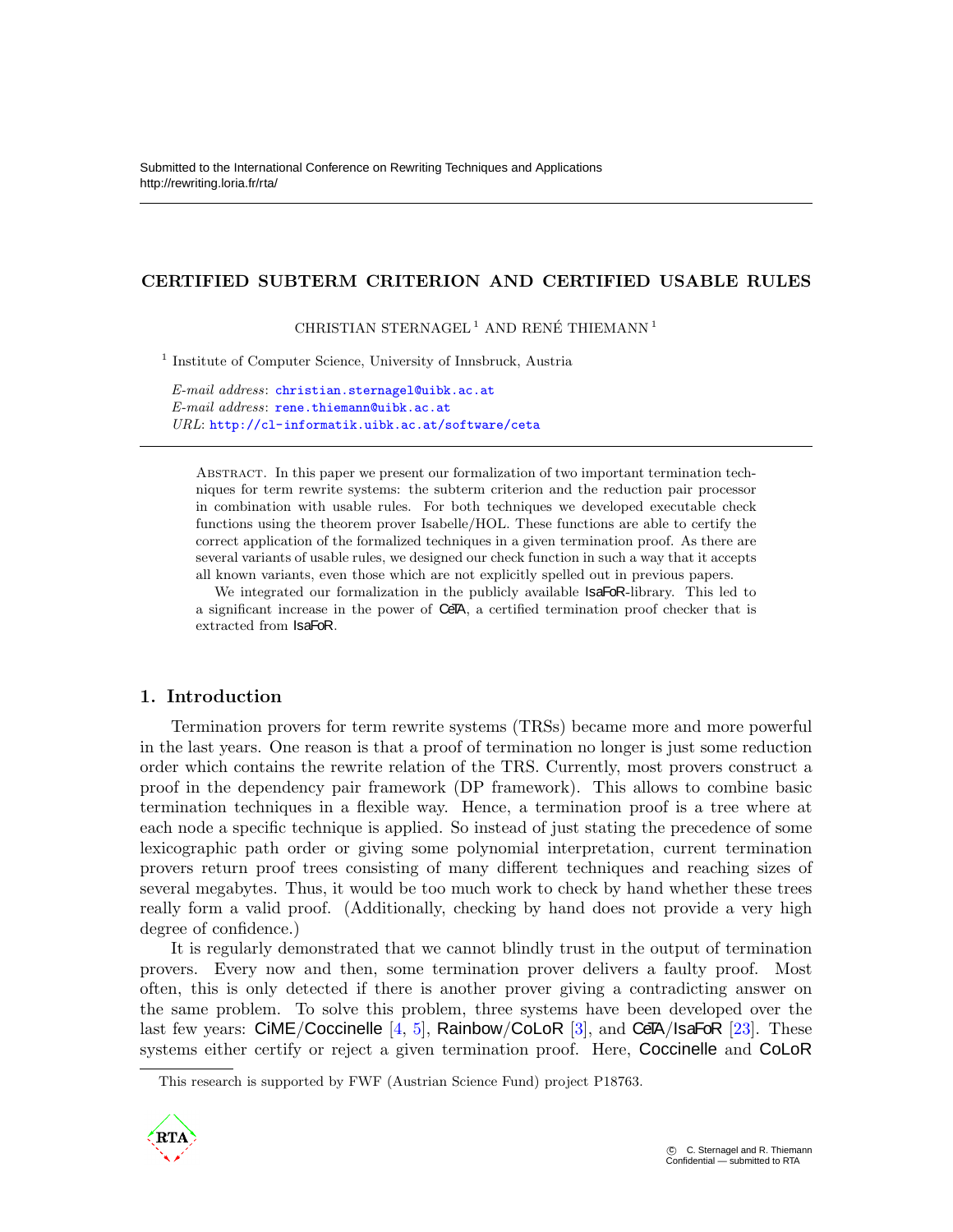are libraries on rewriting for Coq  $(\text{http://coq.inria.fr})$  $(\text{http://coq.inria.fr})$  $(\text{http://coq.inria.fr})$  and **IsaFoR** is our library on rewriting for Isabelle [\[21\]](#page-15-4). (Throughout this paper we just write Isabelle whenever we refer to Isabelle/HOL.)

All of these certifiers can automatically certify termination proofs that are performed within the DP framework. In this framework one tries to simplify so called DP problems  $(\mathcal{P}, \mathcal{R})$  by processors until all pairs in  $\mathcal{P}$  are removed.

The reduction pair processor  $[12, 14]$  $[12, 14]$  is the major technique to remove pairs. Consequently, it has been formalized in all three libraries. One of the conditions of the processor demands that all rules in  $\mathcal R$  must be weakly decreasing. If this and all other conditions are satisfied then one can remove all strictly decreasing pairs. In this paper, we present the details about the formalization of two important extensions of the reduction pair processor.

The first extension is the subterm criterion [\[15\]](#page-15-7). By restricting the used "reduction pair" to the subterm relation in combination with simple projections, it is possible to ignore the  $R$ -component of a DP problem. Note that the subterm criterion has independently (and only recently) been formalized for the **Coccinelle-library**  $[4]$ . Here, we present the first Isabelle formalization of this important technique.

The other extension is the integration of usable rules [\[9,](#page-15-8) [10,](#page-15-9) [12,](#page-15-5) [14,](#page-15-6) [24\]](#page-15-10). With this extension not all rules in  $\mathcal R$  have to be weakly decreasing but only the usable rules which are most often a strict subset of  $R$ . However, there are several definitions of usable rules where the most powerful ones  $([10] \text{ and } [12])$  $([10] \text{ and } [12])$  $([10] \text{ and } [12])$  $([10] \text{ and } [12])$  $([10] \text{ and } [12])$  are incomparable.

all rules  $\supseteq$  usable rules  $([24]) \supseteq$  usable rules  $([9, 14])$  $([9, 14])$  $([9, 14])$  $([9, 14])$  $([9, 14])$ usable rules  $([12])$  $([12])$  $([12])$  $\supseteq$  usable rules ([24])  $\supseteq$  usable rules ([9, 14])  $\supseteq$  usable rules ([\[10\]](#page-15-9))

Although it was often stated that a combination of the definitions of usable rules of [\[10\]](#page-15-9) and [\[12\]](#page-15-5) would be possible there never was a refereed paper which showed such a proof. (However, there have been unpublished soundness proofs of such a combined definition.) In this paper we not only present such a combined definition and the first corresponding *formalized* soundness proof, but we also simplified and extended the existing proofs. For example, we never construct filtered terms although we consider usable rules w.r.t. some argument filter. (An independent formalization of usable rules is present in Coccinelle. However, this formalization is unpublished and it only uses the variant of [\[14\]](#page-15-6): it does not feature the improvements from  $[10]$  and  $[12]$ .) With these two extensions of the reduction pair processor we could increase the number of TRSs (from the Termination Problem Database) where a proof can be certified by our certifier CeTA by over 50%.

Note that all the proofs that are presented (or omitted) in the following, have been formalized in our Isabelle library IsaFoR. Hence, in the paper we merely give sketches of our "real" proofs. Our goal is to show the general proof outlines and help to understand the full proofs. Our library **IsaFoR** with all formalized proofs, the executable certifier CeTA, and all details about our experiments are available at **CeTA**'s website:

### <http://cl-informatik.uibk.ac.at/software/ceta>

The paper is structured as follows: In Sec. [2,](#page-2-0) we recapitulate the required notions and notations of term rewriting and the DP framework. In Sec. [3,](#page-3-0) we describe our formalization of the subterm criterion. The reduction pair processor with usable rules and its formalization is presented in Sec. [4.](#page-6-0) Then, in Sec. [5,](#page-12-0) we shortly describe how CeTA is obtained from **IsaFoR** and give a summary about our experiments. We finally conclude in Sec. [6.](#page-14-0)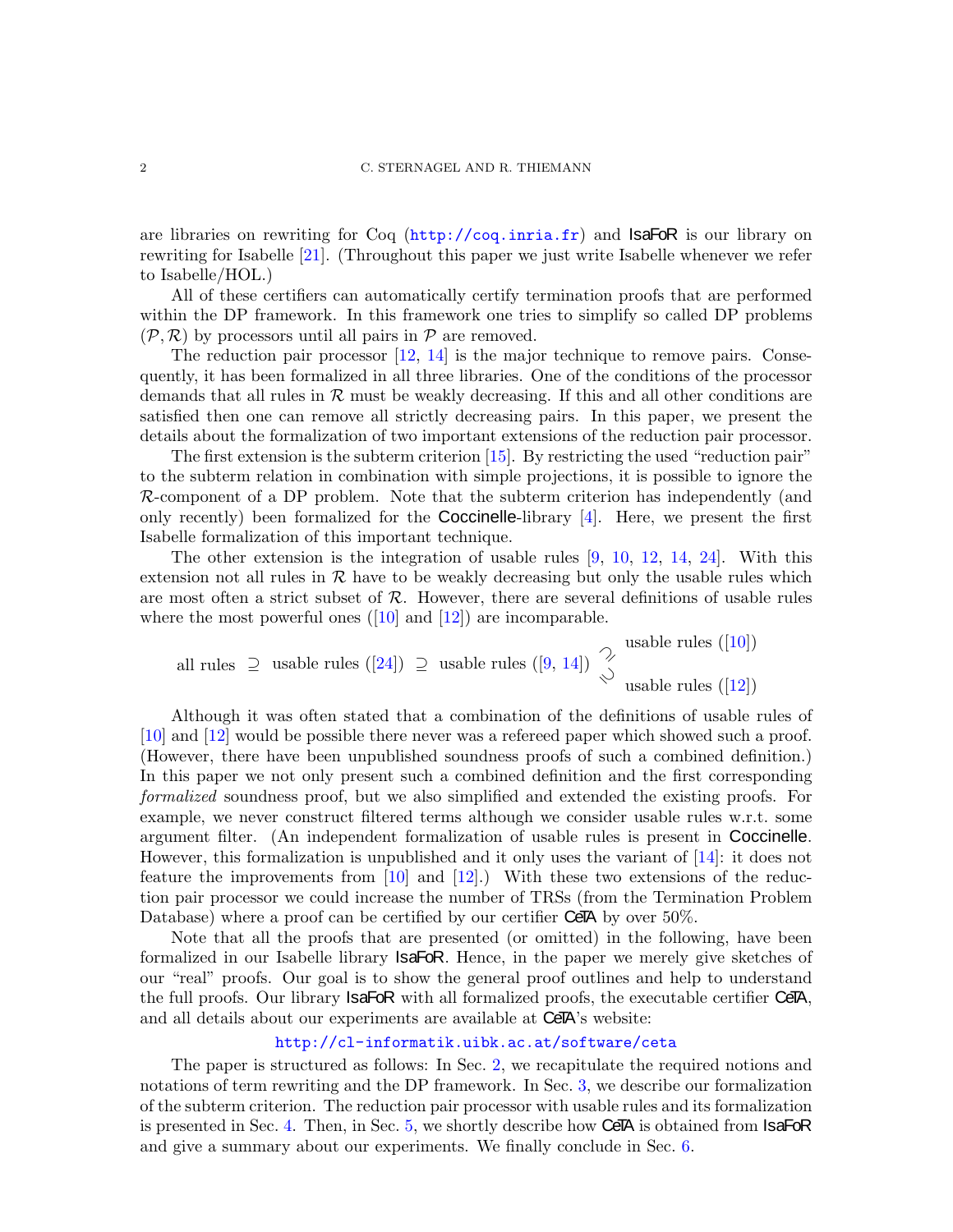## <span id="page-2-0"></span>2. Preliminaries

Term Rewriting. We assume familiarity with term rewriting [\[2\]](#page-15-11). Still, we recall the most important notions that are used later on. A *(first-order) term* t over a set of *variables* V and a set of *function symbols* F is either a variable  $x \in V$  or an n-ary function symbol  $f \in \mathcal{F}$ applied to n argument terms  $f(\vec{t}_n)$ . A *context* C is a term containing exactly one occurrence of the special constant  $\Box$  (that is assumed to be distinct from symbols in  $\mathcal{F}$ ). Replacing  $\Box$ in a context C by a term t is denoted by  $C[t]$ . A term t is a *(proper) subterm* of a term s—written  $(s \triangleright t)$  s  $\triangleright$  t—whenever there exists a context  $C \neq \square$ , such that  $s = C[t]$ . We write  $s \approx t$  iff s and t are unifiable. An *argument filter*  $\pi$  is a mapping from symbols to integers or lists of integers. It induces a mapping from terms to terms where  $\pi(x) = x$ ,  $\pi(f(\vec{t}_n)) = \pi(t_i)$  if  $\pi(f) = i$ , and  $\pi(f(\vec{t}_n)) = f(\pi(t_{i_1}), \dots, \pi(t_{i_k}))$  if  $\pi(f) = [i_1, \dots, i_k].$ Argument filters are also used to indicate which positions in a term are regarded. Then  $\pi$ maps symbols to sets of positions. It will be clear from the context which kind of argument filters is used.

A *rewrite rule* is a pair of terms  $\ell \to r$  and a TRS R is a set of rewrite rules. The *rewrite relation (induced by*  $\mathcal{R}$ )  $\rightarrow_{\mathcal{R}}$  is the closure under substitutions and under contexts of R, i.e.,  $s \to_{\mathcal{R}} t$  iff there is a context C, a rewrite rule  $\ell \to r \in \mathcal{R}$ , and a substitution  $\sigma$ such that  $s = C[\ell \sigma]$  and  $t = C[r\sigma]$ . Reductions at the root are denoted by  $\rightarrow_{\mathcal{R},\epsilon}$ .

We say that an element t is *terminating / strongly normalizing (w.r.t. some binary relation* S), and write  $\mathsf{SN}_S(t)$ , if it cannot start an infinite sequence

$$
t=t_1\ S\ t_2\ S\ t_3\ S\ \cdots.
$$

The whole relation is terminating, written  $\mathsf{SN}(S)$ , if all elements are terminating w.r.t. it. For a TRS R and a term t, we write  $SN(R)$  and  $SN_{\mathcal{R}}(t)$  instead of  $SN(\rightarrow_{\mathcal{R}})$  and  $SN_{\rightarrow_{\mathcal{R}}}(t)$ . We write  $S^+$  for the transitive closure of S, and  $S^*$  is the reflexive transitive closure.

<span id="page-2-6"></span><span id="page-2-4"></span>Lemma 2.1 (Properties of Subterms).

- (a) *stability:*  $s \triangleright t \Longrightarrow s\sigma \triangleright t\sigma$
- (b) *subterms preserve termination:*  $SN_{\mathcal{R}}(s) \wedge s \triangleright t \Longrightarrow SN_{\mathcal{R}}(t)$ .

Let  $\rightarrow_{\mathsf{SN}(\mathcal{R})}$  denote the restriction of  $\rightarrow_{\mathcal{R}}$  to terminating terms, i.e.,  $\{(s,t) | s \rightarrow_{\mathcal{R}} \}$  $t \wedge \mathsf{SN}_{\mathcal{R}}(s)$ . Let  $\overset{\triangleright}{\to}_{\mathsf{SN}(\mathcal{R})}$  denote the same relation extended by the restriction of  $\triangleright$  to terminating terms, i.e.,  $\rightarrow_{SN(\mathcal{R})} \cup \{(s,t) \mid s \triangleright t \wedge SN_{\mathcal{R}}(s)\}.$ 

<span id="page-2-2"></span><span id="page-2-1"></span>Lemma 2.2 (Termination Properties). *Let* S *be some binary relation, let* R *be a TRS.*

<span id="page-2-5"></span>(a)  $SN(S)$   $\Longleftrightarrow$   $SN(S^+)$ *,* 

<span id="page-2-3"></span>(b) 
$$
SN(\overset{\triangleright}{\rightarrow}_{SN(\mathcal{R})}),
$$

 $(\mathbf{c})$  SN<sub>S</sub> $(s) \wedge (s,t) \in S \Longrightarrow$  SN<sub>S</sub> $(t)$ .

Dependency Pair Framework. The DP framework [\[12\]](#page-15-5) is a way to modularize termination proofs. Therefore, we switch from TRSs to so called DP problems, consisting of two TRSs. The *initial DP problem* for a TRS  $\mathcal{R}$  is  $(DP(\mathcal{R}), \mathcal{R})$  where  $DP(\mathcal{R})$  are the *dependency pairs* of R. A  $(\mathcal{P}, \mathcal{R})$ -*chain* is a possibly infinite derivation of the following form:

$$
s_1\sigma_1 \to p t_1\sigma_1 \to_{\mathcal{R}}^* s_2\sigma_2 \to p t_2\sigma_2 \to_{\mathcal{R}}^* s_3\sigma_3 \to p \cdots
$$
 (\*)

where  $s_i \to t_i \in \mathcal{P}$  for all  $i > 0$  (this implies that P-steps only occur at the root). If additionally every  $t_i \sigma_i$  is terminating w.r.t.  $\mathcal{R}$ , then the chain is *minimal*. A DP problem

<span id="page-2-7"></span>п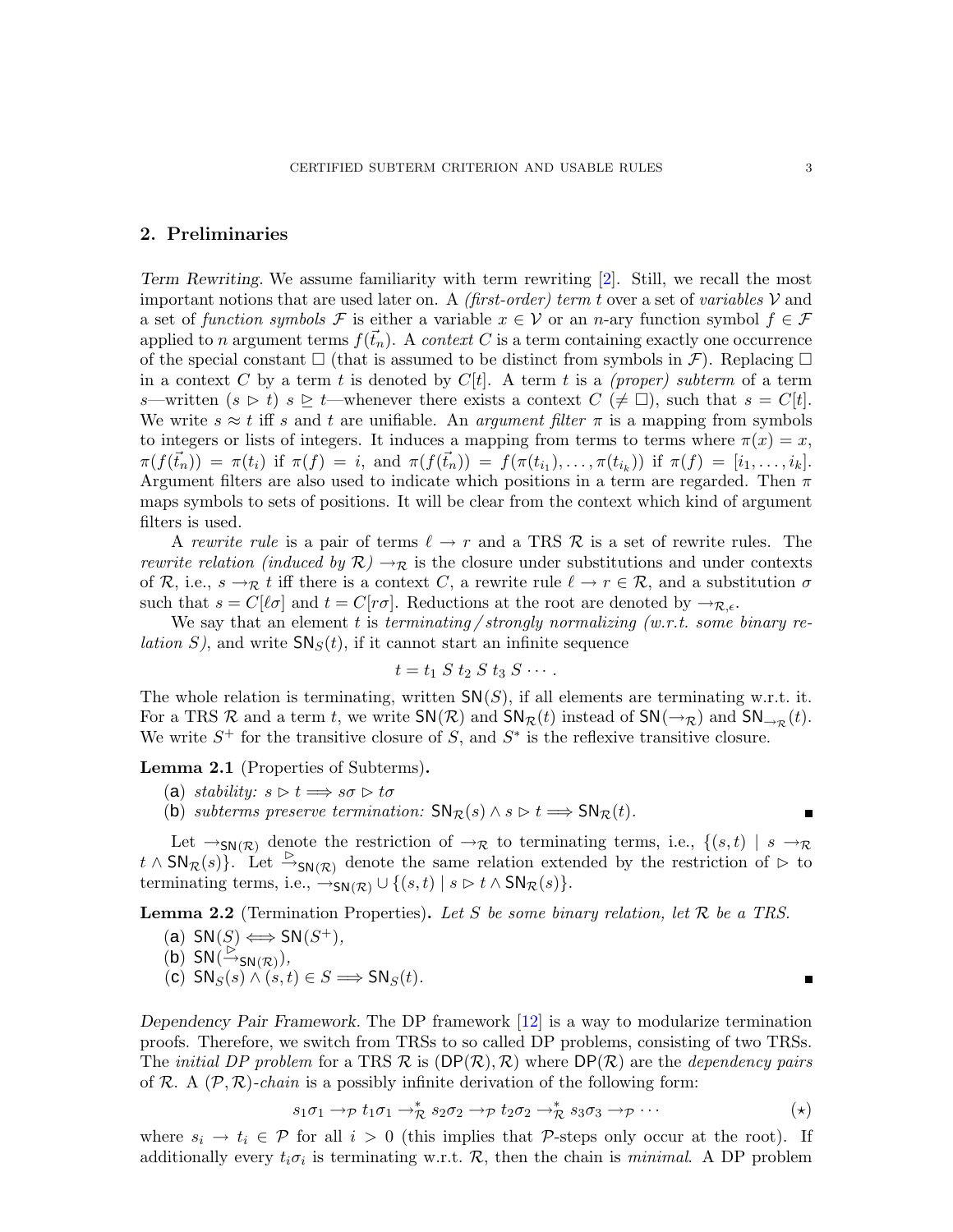$(\mathcal{P}, \mathcal{R})$  is called *finite* [\[12\]](#page-15-5), if there is no minimal  $(\mathcal{P}, \mathcal{R})$ -chain. Proving finiteness of a DP problem is done by simplifying  $(\mathcal{P}, \mathcal{R})$  by so called *processors* recursively, until the  $\mathcal{P}$ components of all remaining DP problems are empty and therefore trivially finite. For this to be correct, the applied processors need to be *sound*. A processor *Proc* is sound whenever for all DP problems  $(\mathcal{P}, \mathcal{R})$  we have that finiteness of  $(\mathcal{P}', \mathcal{R}')$  for all  $(\mathcal{P}', \mathcal{R}') \in \text{Proc}(\mathcal{P}, \mathcal{R})$ implies finiteness of  $(\mathcal{P}, \mathcal{R})$ . The termination techniques that will be introduced in the following sections are all such sound processors. $\frac{1}{1}$  $\frac{1}{1}$  $\frac{1}{1}$ 

<span id="page-3-7"></span>**Example 2.3.** In the following TRS R the term set(*xs*) evaluates to the list  $[x \in xs \mid 0 < x]$ where duplicates are removed:

<span id="page-3-15"></span><span id="page-3-11"></span>
$$
x < 0 \to \bot,
$$
 (2.1)  $\text{del}(x, \text{nil}) \to \text{nil},$  (2.4)

$$
0 < \mathsf{s}(y) \to \top, \tag{2.2} \qquad \qquad \mathsf{del}(x, y : z) \to \mathsf{if}(x < y, y < x, x, y, z), \tag{2.5}
$$

$$
\mathsf{s}(x) < \mathsf{s}(y) \to x < y,\tag{2.3} \qquad \text{if}(\bot, \bot, x, y, z) \to \text{del}(x, z),\tag{2.6}
$$

<span id="page-3-12"></span>
$$
set(nil) \to nil,
$$
\n
$$
if(\top, b, x, y, z) \to y : del(x, z),
$$
\n
$$
(2.7)
$$

$$
set(x:z) \to if2(0 < x, x, z), \qquad \text{if}(b, \top, x, y, z) \to y : \text{del}(x, z),
$$
\n
$$
if2(\top, x, z) \to x : \text{set}(\text{del}(x, z)),
$$
\n
$$
if2(\bot, x, z) \to \text{set}(z).
$$
\n
$$
(2.8)
$$

After computing the initial DP problem  $(DP(\mathcal{R}), \mathcal{R})$  we can split it into the three problems  $({(2.9)}, R)$  $({(2.9)}, R)$  $({(2.9)}, R)$ ,  $({(2.13)}$  $({(2.13)}$  $({(2.13)}$ – $(2.16)$ , R), and  $({(2.10)}$  $({(2.10)}$  $({(2.10)}$ – $(2.12)$ , R). (This is done by applying the dependency graph processor  $[1, 10, 12, 14]$  $[1, 10, 12, 14]$  $[1, 10, 12, 14]$  $[1, 10, 12, 14]$  $[1, 10, 12, 14]$  $[1, 10, 12, 14]$ , a well-known technique to perform separate termination proofs for each recursive function.)

$$
\mathsf{s}(x) \leq^{\sharp} \mathsf{s}(y) \to x \leq^{\sharp} y,\tag{2.9} \qquad \det^{\sharp}(x, y : z) \to \mathrm{i} \mathsf{f}^{\sharp}(x < y, y < x, x, y, z),\tag{2.13}
$$

<span id="page-3-14"></span><span id="page-3-13"></span><span id="page-3-9"></span><span id="page-3-8"></span><span id="page-3-6"></span><span id="page-3-5"></span><span id="page-3-4"></span><span id="page-3-3"></span><span id="page-3-2"></span>
$$
if^{\sharp}(\bot, \bot, x, y, z) \to \mathsf{del}^{\sharp}(x, z), \tag{2.14}
$$

$$
\operatorname{set}^{\sharp}(x:z) \to \operatorname{if2}^{\sharp}(0
$$

$$
\mathsf{if2}^{\sharp}(\top, x, z) \to \mathsf{set}^{\sharp}(\mathsf{del}(x, z)), \quad (2.11) \quad \mathsf{if}^{\sharp}(b, \top, x, y, z) \to \mathsf{del}^{\sharp}(x, z). \tag{2.16}
$$

$$
if2^{\sharp}(\perp, x, z) \to set^{\sharp}(z), \tag{2.12}
$$

## <span id="page-3-0"></span>3. The Subterm Criterion

The subterm criterion [\[15\]](#page-15-7) is a termination technique that can be employed as a processor of the DP framework. It may be seen as a variant of the reduction pair processor with an attached argument filtering [\[1\]](#page-15-12). The used orders ( $\triangleright$  and  $\triangleright$ ) allow to ignore the R component of a DP problem  $(\mathcal{P}, \mathcal{R})$ . And the argument filtering is restricted to be a so called *simple projection*. A simple projection  $\pi$  maps a term to one of its arguments, i.e.,  $\pi(f(\vec{t}_n)) = t_i$  for some  $0 < i \leq n$ . For convenience we use  $R_\pi$  to denote the 'composition' of the binary relation on terms R and  $\pi$ , i.e.,  $(s,t) \in R_{\pi}$  iff  $(\pi(s), \pi(t)) \in R$ .

<span id="page-3-10"></span>**Theorem 3.1.** *Finiteness of*  $(\mathcal{P} \setminus \negthinspace \triangleright_{\pi}, \mathcal{R})$  *implies finiteness of*  $(\mathcal{P}, \mathcal{R})$ *, provided:* 

<span id="page-3-1"></span><sup>&</sup>lt;sup>1</sup>To be more precise, in **IsaFoR** it is shown that all these processors are chain identifying (chain identifying proc) which is a slightly stronger requirement than soundness [\[22,](#page-15-13) Chapter 7]. The reason is that chain identifying processors can easily be combined with semantic labeling [\[25\]](#page-15-14). However, we omit the details here and just refer to theory DpFramework for the interested reader.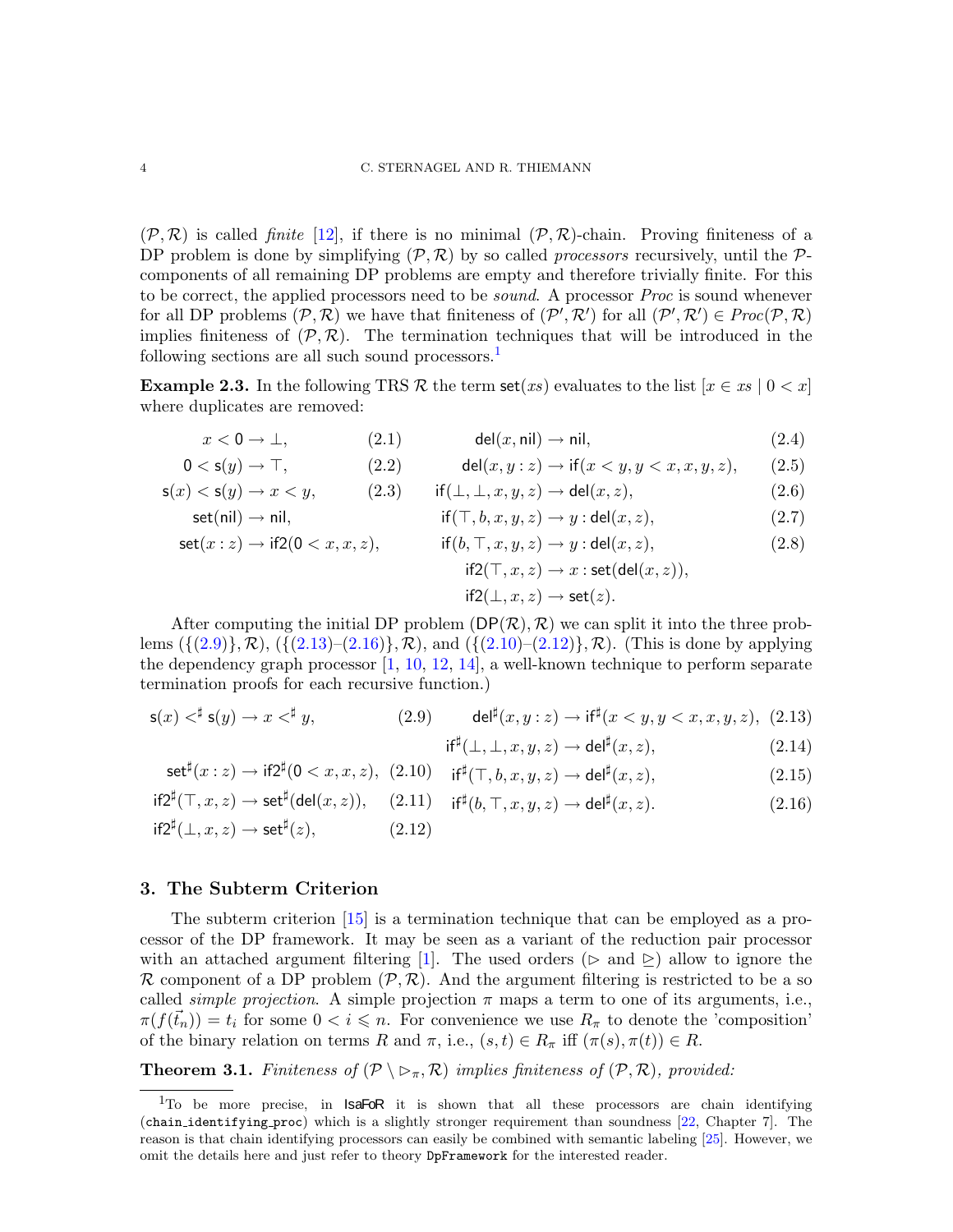- <span id="page-4-7"></span><span id="page-4-6"></span>(a) *all rules of* P *are oriented by*  $\geq_{\pi}$  *(i.e.,*  $\mathcal{P} \subseteq \geq_{\pi}$ )
- (b) *all lhss and rhss of* P *are non-variable and non-constant terms where the roots of rhss are not defined in*  $\mathcal{R}$  *(i.e., s = f(sn) with*  $n > 0$  *and*  $t = q(\vec{t}_m)$  *with*  $m > 0$  *and*  $g \notin \mathcal{D}_{\mathcal{R}}$  *for all*  $s \to t \in \mathcal{P}$ *)*

<span id="page-4-8"></span>**Example 3.2.** The DP problem  $({2.9})$ , R) from Ex. [2.3](#page-3-7) can be solved using the simple projection  $\pi(<^{\sharp}) = 1$ , since  $\pi(\mathsf{s}(x) <^{\sharp} \mathsf{s}(y)) = \mathsf{s}(x) > x = \pi(x <^{\sharp} y)$ . Taking  $\pi$ (del<sup>‡</sup>) = 2 and  $\pi$ (if<sup>‡</sup>) = 5 we can remove Pair [\(2.13\)](#page-3-3) from ({[\(2.13\)](#page-3-3)-[\(2.16\)](#page-3-4)}, R). The result  $({(2.14)–(2.16)}$  $({(2.14)–(2.16)}$  $({(2.14)–(2.16)}$  $({(2.14)–(2.16)}$  $({(2.14)–(2.16)}$ ,  $\mathcal{R})$  is then solved by the dependency graph processor. Removing a pair from  $(\{(2.10)-(2.12)\}, \mathcal{R})$  $(\{(2.10)-(2.12)\}, \mathcal{R})$  $(\{(2.10)-(2.12)\}, \mathcal{R})$  $(\{(2.10)-(2.12)\}, \mathcal{R})$  $(\{(2.10)-(2.12)\}, \mathcal{R})$  is impossible as there is no  $\pi$  such that Pair  $(2.11)$  is oriented. Note that  $\langle \cdot^{\sharp}, \det^{\sharp}, \text{if}^{\sharp}, \ldots \notin \mathcal{D}_{\mathcal{R}}$  whereas  $\langle, \det, \text{if}, \cdots \in \mathcal{D}_{\mathcal{R}} \rangle$ .

Before we can prove Theorem [3.1,](#page-3-10) we need several lemmas. First, we prove that termination of some element w.r.t. some binary relation  $S$  is equivalent to termination of the s[a](#page-2-2)me element w.r.t.  $S^+$ . Note that this is a more general result than Lem. [2.2\(](#page-2-1)a) and thus allows termination analysis of a single term, no matter if the whole TRS is terminating.

## <span id="page-4-3"></span>Lemma 3.3.  $SN_S(t) \iff SN_{S^+}(t)$ .

*Proof.* The direction from right to left is trivial. For the other direction assume that t is not terminating w.r.t.  $S^+$ . Hence  $t = t_1 S^+ t_2 S^+ t_3 S^+ \cdots$ . Let S' denote the restriction of R to terminating terms, i.e.,  $S' = \{(s, t) | s \in S \cup S \cap S(s)\}\$ . By definition we have  $\mathsf{SN}(S')$  and with Lem. [2.2\(](#page-2-1)[a](#page-2-2)) also  $\mathsf{SN}(S'^+)$ . Using  $\mathsf{SN}_S(t)$  and Lem. 2.2([c](#page-2-3)) together with the infinite sequence from above, we get  $SN_S(t_i)$  for all  $i > 0$ , and further  $t_1 S'^+ t_2 S'^+ t_3 S'^+ \cdots$ . This contradicts  $SN(S'^+).$ 

Next consider a general result on infinite sequences conducted in the union of two binary relations N and S where often N is a non-strict relation and S a strongly normalizing relation. Intuitively it states the following: Assume that there is an infinite sequence of steps, where each step is an N-step or an S-step. Further assume that whenever there is an N-step directly followed by an S-step, those two steps can be turned into a single S-step. Additionally, there is no infinite S-sequence starting at the same point as the sequence we are reasoning about. Then, from some point in our sequence on, there are no more S-steps, i.e., it ends in N-steps. This is a versatile fact that is used at several places inside **IsaFoR**.

<span id="page-4-5"></span><span id="page-4-0"></span>**Lemma 3.4.** Let N and S be two binary relations over some carrier and  $\vec{q}$  an infinite *sequence of carrier elements. If*

- <span id="page-4-2"></span>(**a**)  $(q_i, q_{i+1})$  ∈ *N* ∪ *S for all*  $i > 0$ *,*
- <span id="page-4-4"></span>(b)  $N \circ S \subseteq S$ *, and*
- $(c)$  SN<sub>S</sub> $(q_1)$ ,

*then there is some j such that for all*  $i \geq j$  *we have*  $(q_i, q_{i+1}) \in N \setminus S$ *.* 

*Proof.* For the sake of a contradiction assume that the lemma does not hold. Then, together with ([a](#page-4-0)), we obtain  $\forall i > 0$ .  $\exists j \geq i$ .  $(q_i, q_{i+1}) \in S$ . Using the *Axiom of Choice* we get hold of a choice function  $f$  such that

$$
\forall i > 0. \ f(i) \ge i \land (q_{f(i)}, q_{f(i)+1}) \in S,\tag{\dagger}
$$

i.e.,  $f(i)$  produces some index of an S-step after position i in  $\vec{q}$ . Using f we define a new sequence [·] of indices inductively

<span id="page-4-1"></span>
$$
[i] = \begin{cases} i & \text{if } i = 1, \\ f([i-1]) + 1 & \text{otherwise.} \end{cases}
$$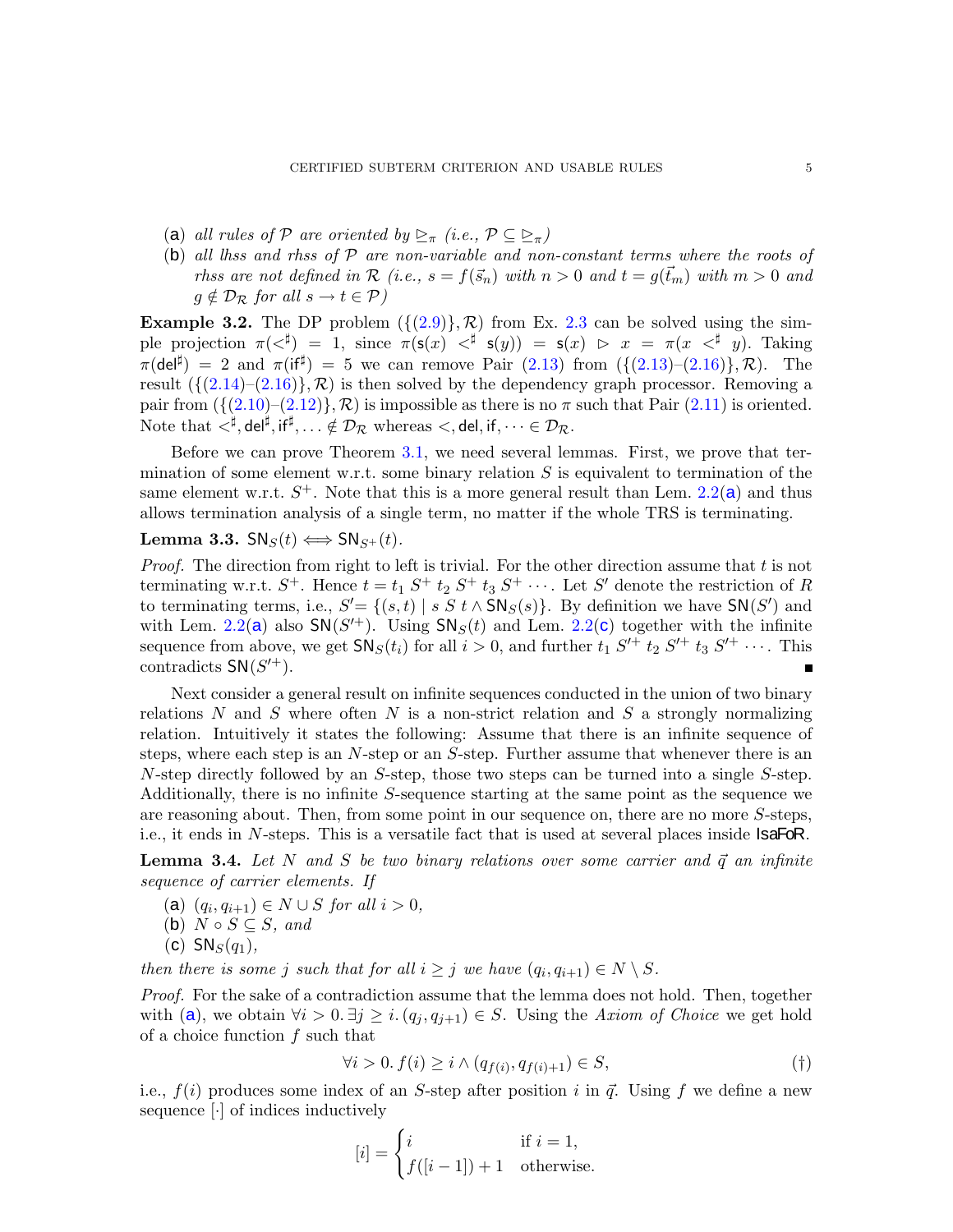With ([†](#page-4-1)) we have  $f(i) \geq i$  and  $(q_{f(i)}, q_{f(i)+1}) \in S$  for all  $i > 0$ . Since  $f(i) \geq i$  there is an  $N \cup S$  sequence from every  $q_i$  to the corresponding  $q_{f(i)}$ . Thus we obtain  $(q_i, q_{f(i)+1}) \in S^+$ for all  $i > 0$  using ([b](#page-4-2)). This immediately implies  $(q_{[i]}, q_{[i+1]}) \in S^+$  for all  $i > 0$  and thereby  $\neg SN_{S}(q_{1})$  which is equivalent to  $\neg SN_S(q_{1})$  by Lem. [3.3.](#page-4-3) But  $q_{11} = q_1$  and thus  $\neg SN_S(q_1)$ . Together with ([c](#page-4-4)), this provides the desired contradiction. п

<span id="page-5-3"></span>Lemma 3.5.  $\mathsf{SN}_{\mathcal{R}}(t) \Longrightarrow \mathsf{SN}_{(\triangleright\cup\rightarrow\mathcal{R})}(t)$ .

*Proof.* Assume that t is not terminating w.r.t. ( $\triangleright \cup \rightarrow_R$ ). Hence, we obtain the infinite sequence  $t = t_1$  ( $\triangleright \cup \rightarrow_R$ )  $t_2$  ( $\triangleright \cup \rightarrow_R$ )  $t_3$  ( $\triangleright \cup \rightarrow_R$ )  $\cdots$ . From the assumption we have  $\overrightarrow{SN}_{\mathcal{R}}(t_1)$  $\overrightarrow{SN}_{\mathcal{R}}(t_1)$  $\overrightarrow{SN}_{\mathcal{R}}(t_1)$  and by Lem. [2.1](#page-2-4) and Lem. [2.2\(](#page-2-1)c) we obtain  $\overrightarrow{SN}_{\mathcal{R}}(t_i)$  for all  $i > 0$ . Thus,  $t_i \stackrel{\triangleright}{\rightarrow}_{\mathsf{SN}(\mathcal{R})}$  $t_{i+1}$  for all i and since  $\mathsf{SN}(\overset{\triangleright}{\rightarrow}_{\mathsf{SN}(\mathcal{R})})$  by Lem. [2.2\(](#page-2-1)[b](#page-2-5)) we arrive at a contradiction. п

*Proof of Theorem [3.1.](#page-3-10)* In order to show that finiteness of  $(\mathcal{P} \setminus \neg \neg, \mathcal{R})$  implies finiteness of  $(\mathcal{P}, \mathcal{R})$  we prove its contraposition. Hence, we may assume (in addition to the premises of Theorem [3.1\)](#page-3-10) that there is a minimal infinite  $(\mathcal{P}, \mathcal{R})$ -chain and have to transform it into a minimal infinite  $(\mathcal{P} \setminus \negthinspace \triangleright_{\pi}, \mathcal{R})$ -chain. Thus we may assume that for all  $i > 0$ :

- <span id="page-5-1"></span><span id="page-5-0"></span>(a)  $s_i \rightarrow t_i \in \mathcal{P}$ ,
- <span id="page-5-2"></span>(b)  $t_i \sigma_i \rightarrow_{\mathcal{R}}^* s_{i+1} \sigma_{i+1}$ , and
- (c)  $SN_{\mathcal{R}}(t_i \sigma_i)$ .

We start by a case distinction on  $\exists j > 0$ .  $\forall i \geq j$ .  $(s_i, t_i) \in (\mathcal{P} \setminus \mathcal{P}_\pi)$ . If there is such a j, we can com[b](#page-5-0)ine this with (b) and obtain the desired minimal  $(\mathcal{P} \setminus \negthinspace \triangleright_{\pi}, \mathcal{R})$ -chain by shifting the original chain  $j$  positions to the left. Hence, consider the second case and assume  $\forall i > 0$  $\forall i > 0$  $\forall i > 0$ .  $\exists j \geq i$ .  $(s_i, t_j) \notin (\mathcal{P} \setminus \rhd_{\pi})$ . With (a) and the preconditions of the subterm criterion processor this results in

<span id="page-5-7"></span>
$$
\forall i > 0. \ \exists j \geq i. \ \pi(s_j)\sigma_j \rhd \pi(t_j)\sigma_j. \tag{3.1}
$$

From this point on, the proof mainly runs by instantiating the relations  $N$  and  $S$  of Lem. [3.4](#page-4-5) [a](#page-4-0)ppropriately and showing the assumptions Lem.  $3.4(a)$  $3.4(a)$ –Lem.  $3.4(c)$  $3.4(c)$  $3.4(c)$  in turn. For N we use the reflexive and transitive closure of the rewrite relation, i.e.,  $\rightarrow_{\mathcal{R}}^*$ . For S we use  $(\triangleright \cup \rightarrow_R)^+$ . Finally, we use the infinite sequence q defined by  $q_i = \pi(s_{i+1})\sigma_{i+1}$  (the index shift is needed to est[a](#page-4-6)blish termination of  $q_1$  later on). From (a) and Thm. [3.1\(](#page-3-10)a), together with Lem.  $2.1(a)$  $2.1(a)$  $2.1(a)$  we get

<span id="page-5-4"></span>
$$
\pi(s_i)\sigma_i \trianglerighteq \pi(t_i)\sigma_i. \tag{3.2}
$$

Furthermore, we obtain

<span id="page-5-5"></span>
$$
\pi(t_i)\sigma_i \to_{\mathcal{R}}^* \pi(s_{i+1})\sigma_{i+1},\tag{3.3}
$$

since the roots of  $t_i$  and  $s_{i+1}$  are guaranteed to be non-constant symbols and the root of  $t_i$ is not a defined symbol by Thm. [3.1\(](#page-3-10)[b](#page-4-7)). In combination we get  $\pi(s_i)\sigma_i \trianglerighteq \circ \to_{\mathcal{R}}^* \pi(s_{i+1})\sigma_{i+1}$ [a](#page-4-0)nd in turn  $(q_i, q_{i+1}) \in N \cup S$ , thereby discharging assumption Lem. [3.4\(](#page-4-5)a). For our specific relations assumption Lem. [3.4\(](#page-4-5)[b](#page-4-2)) trivially holds. This leaves us with showing termination of q<sub>1</sub> with respe[c](#page-5-2)t to the relation ( $\triangleright \cup \rightarrow_{\mathcal{R}}$ )<sup>+</sup>. From the minimality of the initial chain (c) we know  $\mathsf{SN}_{\mathcal{R}}(t_1\sigma_1)$  and by Lem. [2.1](#page-2-4) we get  $\mathsf{SN}_{\mathcal{R}}(\pi(s_2)\sigma_2)$  and thus  $\mathsf{SN}_{\mathcal{R}}(q_1)$ . By Lemmas [3.5](#page-5-3) and [3.3](#page-4-3) we then achieve  $\mathsf{SN}_{(\triangleright\cup\rightarrow\infty)}(q_1)$ . At this point (by Lem. [3.4\)](#page-4-5) we get grip of some  $j > 0$  such that

<span id="page-5-6"></span>
$$
\forall i \ge j. \left( q_i, q_{i+1} \right) \in N \setminus S. \tag{3.4}
$$

Now we proof  $\forall i \geq j$ .  $\pi(s_{i+1})\sigma_{i+1} = \pi(t_{i+1})\sigma_{i+1}$  as follows. Assume  $i \geq j$  and  $\pi(s_{i+1})\sigma_{i+1} \neq j$  $\pi(t_{i+1})\sigma_{i+1}$ . Then with  $(3.2)$  we get  $\pi(s_{i+1})\sigma_{i+1} \triangleright \pi(t_{i+1})\sigma_{i+1}$ . By  $(3.3)$ , this results in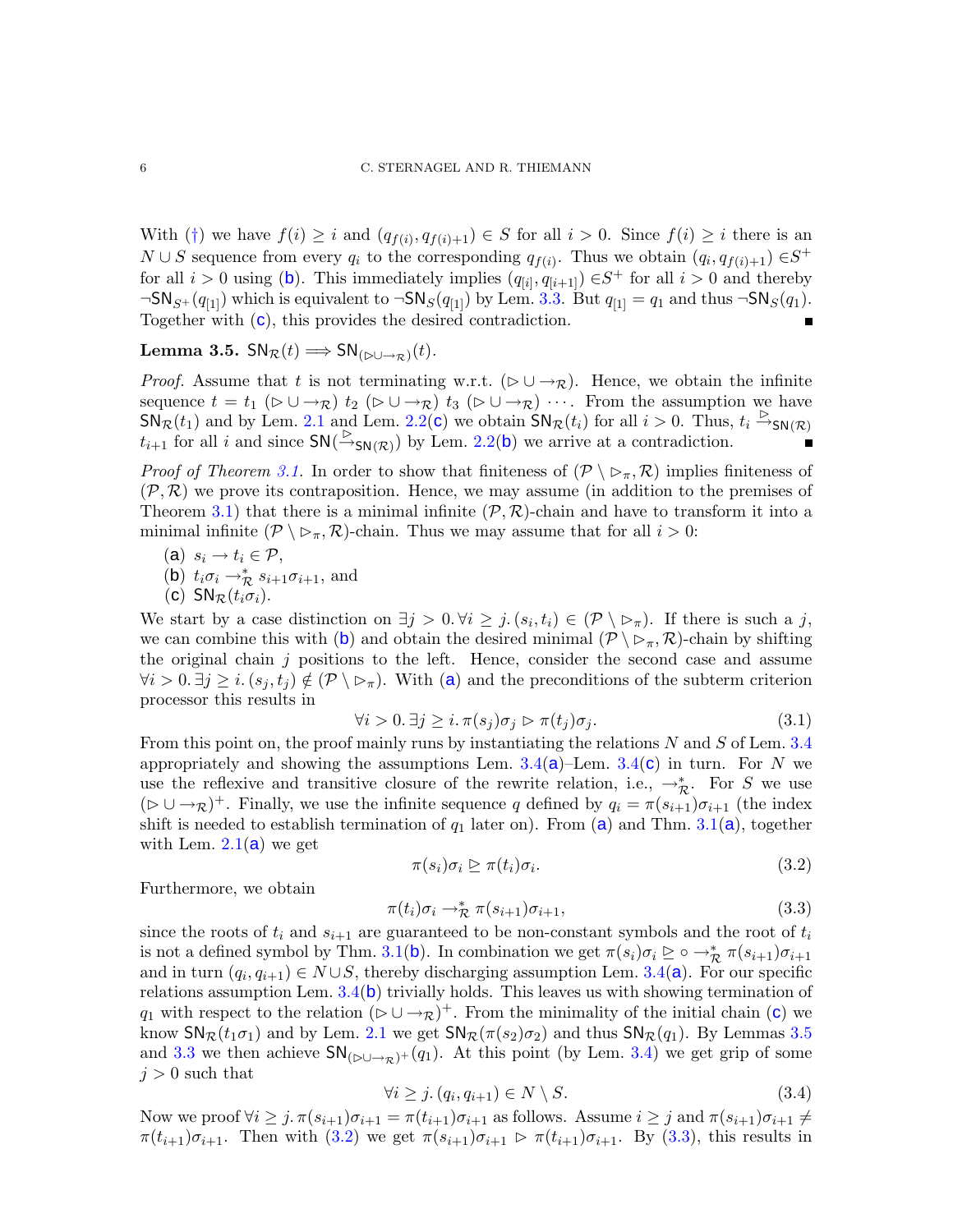$\pi(s_{i+1})\sigma_{i+1} \geq \sigma \rightarrow_{\mathcal{R}}^* \pi(s_{i+2})\sigma_{i+2}$  and consequently in  $(q_i, q_{i+1}) \in S$  (contradicting [3.4\)](#page-5-6). Thus  $\forall i \geq j$ .  $q_i = \pi(t_{i+1})\sigma_{i+1}$ . However, this contradicts [\(3.1\)](#page-5-7).

## <span id="page-6-0"></span>4. Usable Rules

One important technique to prove termination within the DP framework is the reduction pair processor. A *reduction pair*  $(\succ,\succsim)$  consists of a well-founded and stable relation  $\succ$  in combination with a monotone and stable relation  $\succsim$ . Further,  $\succsim$  has to be compatible with  $\succ$ , i.e.,  $\succsim \circ \succ \subseteq \succ$ . Note that it is not required that  $\succ$  and  $\succsim$  are partial orders [\[23\]](#page-15-3). Examples for reduction pairs are polynomial orders [\[15,](#page-15-7) [19,](#page-15-15) [20\]](#page-15-16), matrix orders [\[7,](#page-15-17) [17\]](#page-15-18), and the lexicographic path order (LPO) [\[16\]](#page-15-19). (There are several other classes of reduction pairs. We listed those which have been formalized in **IsaFoR**.)

The basic version of the reduction pair processor [\[12,](#page-15-5) [14\]](#page-15-6) requires that all rules of  $\mathcal R$ are weakly decreasing w.r.t.  $\gtrsim$  (then  $\rightarrow_{\mathcal{R}} \subseteq \gtrsim$ ) and all pairs of  $\mathcal P$  are weakly or strictly decreasing. From  $(\star)$  on page [3](#page-2-7) it is easy to see that this implies that every reduction in a  $(\mathcal{P}, \mathcal{R})$ -chain corresponds to a weak or strict decrease. Thus, the strictly decreasing pairs cannot occur infinitely often and can be removed from  $P$ . This technique is already present in IsaFoR and its formalization is described in [\[23\]](#page-15-3).

<span id="page-6-3"></span>**Theorem 4.1.** *Finiteness of*  $(\mathcal{P} \setminus \succ, \mathcal{R})$  *implies finiteness of*  $(\mathcal{P}, \mathcal{R})$ *, provided:* 

- (a)  $(\succ, \succ)$  *is a reduction pair,*
- <span id="page-6-1"></span>(b) P ⊆ ≻ ∪ %*,*
- $(c)$   $\mathcal{R} \subseteq \sum$ .

Starting with [\[24\]](#page-15-10), there have been several papers [\[10,](#page-15-9) [12,](#page-15-5) [14\]](#page-15-6) on how to improve the last requirement. Therefore,  $\mathcal{R}$  $\mathcal{R}$  $\mathcal{R}$  in  $(c)$  is replaced by the *usable rules*.

The main idea of the usable rules is easy to explain: since in chains rewriting is only performed with instances of rhss of  $P$ , it should suffice to rewrite with rules of defined symbols that occur in rhss of  $P$ . If these usable rules introduce new defined symbols then the rules defining them also have to be considered as usable. Hence, in the remaining DP problem  $({(2.10)–(2.12)}, \mathcal{R})$  $({(2.10)–(2.12)}, \mathcal{R})$  $({(2.10)–(2.12)}, \mathcal{R})$  $({(2.10)–(2.12)}, \mathcal{R})$  $({(2.10)–(2.12)}, \mathcal{R})$  of Ex. [2.3](#page-3-7) only rules  $(2.1)–(2.3)$  $(2.1)–(2.3)$  and  $(2.4)–(2.8)$  $(2.4)–(2.8)$  are usable. This idea is formally expressed in the following definition.

<span id="page-6-2"></span>**Definition 4.2** (Usable Rules). The function  $urClosed_{\mathcal{U},\mathcal{R}}(t)$  defines whether a term t is closed under usable rules  $U$  w.r.t. some TRS  $R$ .

$$
\begin{array}{l} \mathsf{urClosed}_{\mathcal{U},\mathcal{R}}(x) = \mathsf{true},\\ \mathsf{urClosed}_{\mathcal{U},\mathcal{R}}(f(\vec{t}_n)) = \bigwedge_{1\leqslant i\leqslant n} \mathsf{urClosed}_{\mathcal{U},\mathcal{R}}(t_i) \wedge \bigwedge_{\ell\to r\in \mathcal{R}} (\mathsf{root}(\ell) = f \Longrightarrow \ell\to r\in \mathcal{U}). \end{array}
$$

A TRS Q is closed under usable rules whenever all rhss are closed under usable rules, i.e.,

$$
\text{urClosed}_{\mathcal{U},\mathcal{R}}(\mathcal{Q})=\bigwedge_{\ell\rightarrow r\in\mathcal{Q}}\text{urClosed}_{\mathcal{U},\mathcal{R}}(r).
$$

A DP problem  $(\mathcal{P}, \mathcal{R})$  is closed under usable rules iff  $\mathcal{P}$  and  $\mathcal{U}$  are closed under usable rules. urClosed $U(\mathcal{P}, \mathcal{R}) = \text{urClosed}_{U, \mathcal{R}}(\mathcal{P}) \wedge \text{urClosed}_{U, \mathcal{R}}(\mathcal{U}).$ 

Finally, the usable rules of DP problem  $(\mathcal{P}, \mathcal{R})$  are the least set U satisfying urClosed<sub>U</sub> $(\mathcal{P}, \mathcal{R})$ .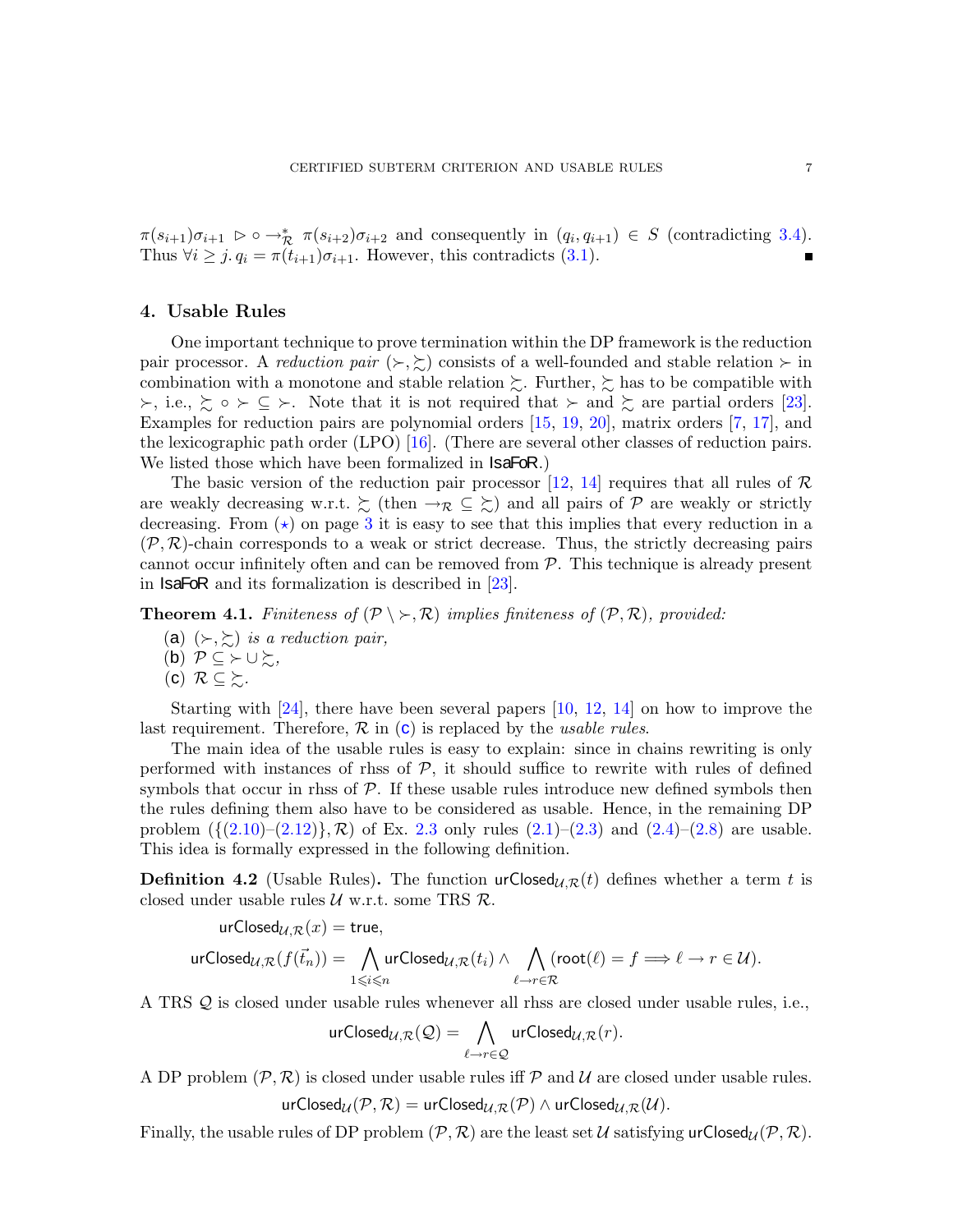#### 8 C. STERNAGEL AND R. THIEMANN

Note that there are several other equivalent definitions of usable rules, e.g., one can find definitions of usable rules via so called usable symbols (i.e., root symbols of lhss of usable rules). However, there are also two improvements that yield smaller sets.<sup>[2](#page-7-0)</sup>

The first improvement is to take the reduction pair into account. If certain positions of terms are disregarded then their usable rules do not have to be considered. For example, usually due to the rhs if  $2^{\sharp}(0 < x, x, z)$  of DP  $(2.10)$  all  $\lt$ -rules are usable. However, if we would use a reduction pair based on polynomial orders, where  $Pol(i\mathbf{f2}^{\sharp}(b,x,z)) = z$  then the call to  $\lt$  is ignored by the order. This can be exploited by excluding the  $\lt$ -rules from the set of usable rules. This improvement is called *usable rules w.r.t. an argument filter* [\[12\]](#page-15-5). Here, argument filters are used to describe which positions in a term are relevant: an argument filter  $\pi$  with  $\pi(f) = \{i_1, \ldots, i_k\}$  indicates that in a term  $f(\vec{t}_n)$  only arguments  $t_{i_1}, \ldots, t_{i_k}$  are regarded. This is formalized by the notion of  $\pi$ -compatibility.

**Definition 4.3** ( $\pi$ -Compatibility). A relation  $\geq$  is  $\pi$ -compatible iff for all n-ary symbols f, all *i* with  $1 \leq i \leq n$ , all  $t_1, \ldots, t_n$ , and all *s* and *s'*:

$$
i \notin \pi(f) \Longrightarrow f(t_1,\ldots,t_{i-1},s,t_{i+1},\ldots,t_n) \succsim f(t_1,\ldots,t_{i-1},s',t_{i+1},\ldots,t_n).
$$

To formally define the usable rules w.r.t. an argument filter, a minor modification of Def. [4.2](#page-6-2) suffices. Just

replace 
$$
\bigwedge_{1 \leq i \leq n} \text{urClosed}_{\mathcal{U},\mathcal{R}}(t_i)
$$
 by  $\bigwedge_{i \in \pi(f)} \text{urClosed}_{\mathcal{U},\mathcal{R}}(t_i)$ .

The second improvement to reduce the set of usable rules is performed by taking the structure of terms into account. Observe that in the rhs  $if2^{\sharp}(0 < x, x, z)$  of DP  $(2.10)$ , the first argument of  $\lt$  is 0. Hence, only the rules  $(2.1)$  and  $(2.2)$  are possibly applicable, but not the remaining Rule  $(2.3)$ . This is not captured by Def. [4.2.](#page-6-2) As there, all f-rules have to be usable whenever the symbol  $f$  occurs. On the contrary, in [\[10\]](#page-15-9), an improved version of usable rules is described which can figure out that Rule [\(2.3\)](#page-3-12) is not applicable. To this end, the condition  $\text{root}(\ell) = f$  in Def. [4.2](#page-6-2) is replaced by a condition based on unification. Demanding  $\ell \approx f(\vec{t}_n)$  would be unsound. First  $f(\vec{t}_n)$  has to be preprocessed by the function tcap of [\[10\]](#page-15-9). This function keeps only those parts of the input term which cannot be reduced, even if the term is instantiated. All other parts are replaced by fresh variables.

**Definition 4.4.** Let  $\mathcal{R}$  be a TRS.<sup>[3](#page-7-1)</sup>

$$
\text{tcap}(t) = \begin{cases} f(\text{tcap}(\vec{t}_n)) & \text{if } t = f(\vec{t}_n) \text{ and } \ell \not\approx f(\text{tcap}(\vec{t}_n)) \text{ for all lhss } \ell \text{ of } \mathcal{R}, \\ \text{a fresh variable} & \text{otherwise.} \end{cases}
$$

Here,  $\text{tcap}(\vec{t}_n)$  is the list of terms where  $\text{tcap}$  is applied to all arguments of  $\vec{t}_n$ .

<span id="page-7-0"></span><sup>2</sup>There also is another extension of usable rules, the *generalized usable rules*. It allows a variant of the reduction pair processor where reduction pairs with non-monotone  $\gtrsim$  may be used, cf. [\[8,](#page-15-20) Thm. 10]. However, that reduction pair processor is incomparable to both Thm. [4.1](#page-6-3) and the upcoming Thm. [4.6.](#page-8-0) It may be interesting to formalize the soundness of that processor, too, but that would be a different proof.

<span id="page-7-1"></span> $3$ Note that in **IsaFoR** we do not use tcap, but the more efficient and equivalent version etcap which is based on ground-contexts. Moreover, unification is replaced by ground-context matching [\[23,](#page-15-3) Section 4.2]. But as the notions of tcap and unification are more common, in the following we stick to these two notions.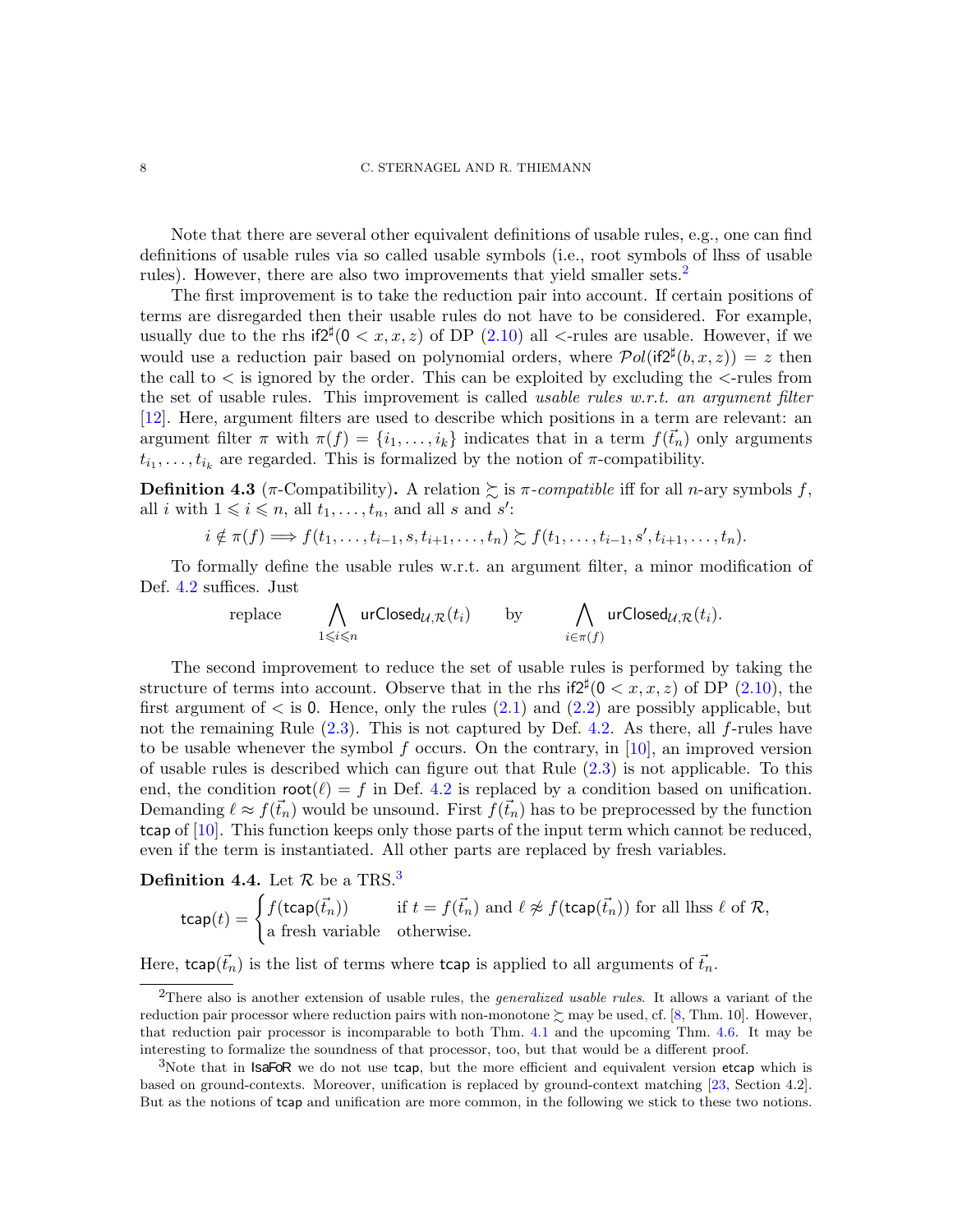Now the second improvement can be defined formally. Again, it is a minor but crucial modification of Def. [4.2.](#page-6-2) It suffices to

replace 
$$
\bigwedge_{\ell \to r \in \mathcal{R}} (\text{root}(\ell) = f \implies \ell \to r \in \mathcal{U})
$$
 by  $\bigwedge_{\ell \to r \in \mathcal{R}} (\ell \approx f(\text{tcap}(\vec{t}_n)) \implies \ell \to r \in \mathcal{U}).$ 

Hence, incorporating both improvements results in the following definition which now contains a  $\pi$  in the superscript to distinguish it from Def. [4.2.](#page-6-2)

Definition 4.5 (Improved Closure Under Usable Rules).

$$
\begin{aligned} &\text{urClosed}_{\mathcal{U},\mathcal{R}}^{\pi}(x) = \text{true}, \\ &\text{urClosed}_{\mathcal{U},\mathcal{R}}^{\pi}(f(\vec{t}_n)) = \bigwedge_{i \in \pi(f)} \text{urClosed}_{\mathcal{U},\mathcal{R}}^{\pi}(t_i) \wedge \bigwedge_{\ell \to r \in \mathcal{R}} (\ell \approx f(\text{tcap}(\vec{t}_n)) \Longrightarrow \ell \to r \in \mathcal{U}), \\ &\text{urClosed}_{\mathcal{U},\mathcal{R}}^{\pi}(\mathcal{Q}) = \bigwedge_{\ell \to r \in \mathcal{Q}} \text{urClosed}_{\mathcal{U},\mathcal{R}}^{\pi}(r), \\ &\text{urClosed}_{\mathcal{U}}^{\pi}(\mathcal{P},\mathcal{R}) = \text{urClosed}_{\mathcal{U},\mathcal{R}}^{\pi}(\mathcal{P}) \wedge \text{urClosed}_{\mathcal{U},\mathcal{R}}^{\pi}(\mathcal{U}). \end{aligned}
$$

Note that we do not define *the* improved usable rules of a DP problem  $(\mathcal{P}, \mathcal{R})$  (as we would, by demanding that  $U$  is the least set satisfying  $\mathsf{urClosed}^{\pi}_{\mathcal{U}}(\mathcal{P},\mathcal{R})$ ). Hence, every set U that satisfies the closure properties can be used later on. It is easy to see, that the usable rules w.r.t. Def. [4.2](#page-6-2) satisfy the closure properties as well as a version of usable rules which only incorporates one of the two improvements. Thus, by this definition we gain the advantage that we can handle several variants of usable rules.

Having defined all necessary notions, we are ready to present the improved reduction pair processor with usable rules where the second part also incorporates [\[9,](#page-15-8) Theorem 28] which allows to delete rules by a syntactic criterion.

<span id="page-8-0"></span>Theorem 4.6 (Reduction Pair Processors with Usable Rules). *Let* c *be some binary symbol, let*  $\mathcal{C}_{\varepsilon} = {\mathbf{c}(x, y) \rightarrow x, \mathbf{c}(x, y) \rightarrow y}$ ,<sup>[4](#page-8-1)</sup> and let U be some TRS (called the usable rules). For *every signature* F and TRS R, let  $\mathcal{R}_{\neg \mathcal{F}} = \{ \ell \to r \in \mathcal{R} \mid \ell \notin \mathcal{T}(\mathcal{F}, \mathcal{V}) \}.$  Finiteness of  $(\mathcal{P} \setminus \succ, \mathcal{R})$  *implies finiteness of*  $(\mathcal{P}, \mathcal{R})$ *, provided:* 

- (a)  $(\succ, \succcurlyeq)$  *is a reduction pair,*
- <span id="page-8-2"></span>(b) P ⊆ ≻ ∪ %*,*
- <span id="page-8-3"></span> $(c)$   $\mathcal{U} \cup \mathcal{C}_{\varepsilon} \subseteq \succsim$
- <span id="page-8-4"></span>(d)  $\gtrsim$  *is*  $\pi$ *-compatible,*
- (e)  $\text{urClosed}_{\mathcal{U}}^{\pi}(\mathcal{P}, \mathcal{R})$ .

*If additionally*  $C_{\varepsilon} \subseteq \succ, \succ$  *is monotone,*  $\mathcal{U} \subseteq \mathcal{R}$ *, and*  $\mathcal{F}$  *is the set of all symbols occurring in rhss of* P ∪U*, then* R *can be replaced by* U *without any strictly decreasing rules and one can remove all rules which contain symbols of* F *in their left-hand side. Formally, finiteness of*  $(\mathcal{P}_{\neg \mathcal{F}} \setminus \succ, \mathcal{U}_{\neg \mathcal{F}} \setminus \succ)$  *implies finiteness of*  $(\mathcal{P}, \mathcal{R})$ *.* 

<span id="page-8-1"></span><sup>&</sup>lt;sup>4</sup>The real definition of  $C_\varepsilon$  in **IsaFoR** is slightly different due to technical reasons. Since there is no restriction on the type of variables, there might be only one variable. To this end x and y are replaced by all possible terms. And as the type of function symbols is also unrestricted there might be no fresh symbol c. However, in IsaFoR the signature is implicit where every arity is allowed. For example, the term  $c(c, c)$  contains one symbol (c, 1) and two symbols  $(c, 0)$  where  $(c, 1) \neq (c, 0)$ . In this way, we can always get a fresh symbol  $(c, n)$  where n is larger than all arities that occur in R and we use a constant  $(d, 0)$  to obtain this high arity. Hence, we define  $\mathcal{C}_{\varepsilon} = \bigcup_{s,t} \{ \mathsf{c}(s,t,\mathsf{d},\ldots,\mathsf{d}) \to s, \mathsf{c}(s,t,\mathsf{d},\ldots,\mathsf{d}) \to t \}.$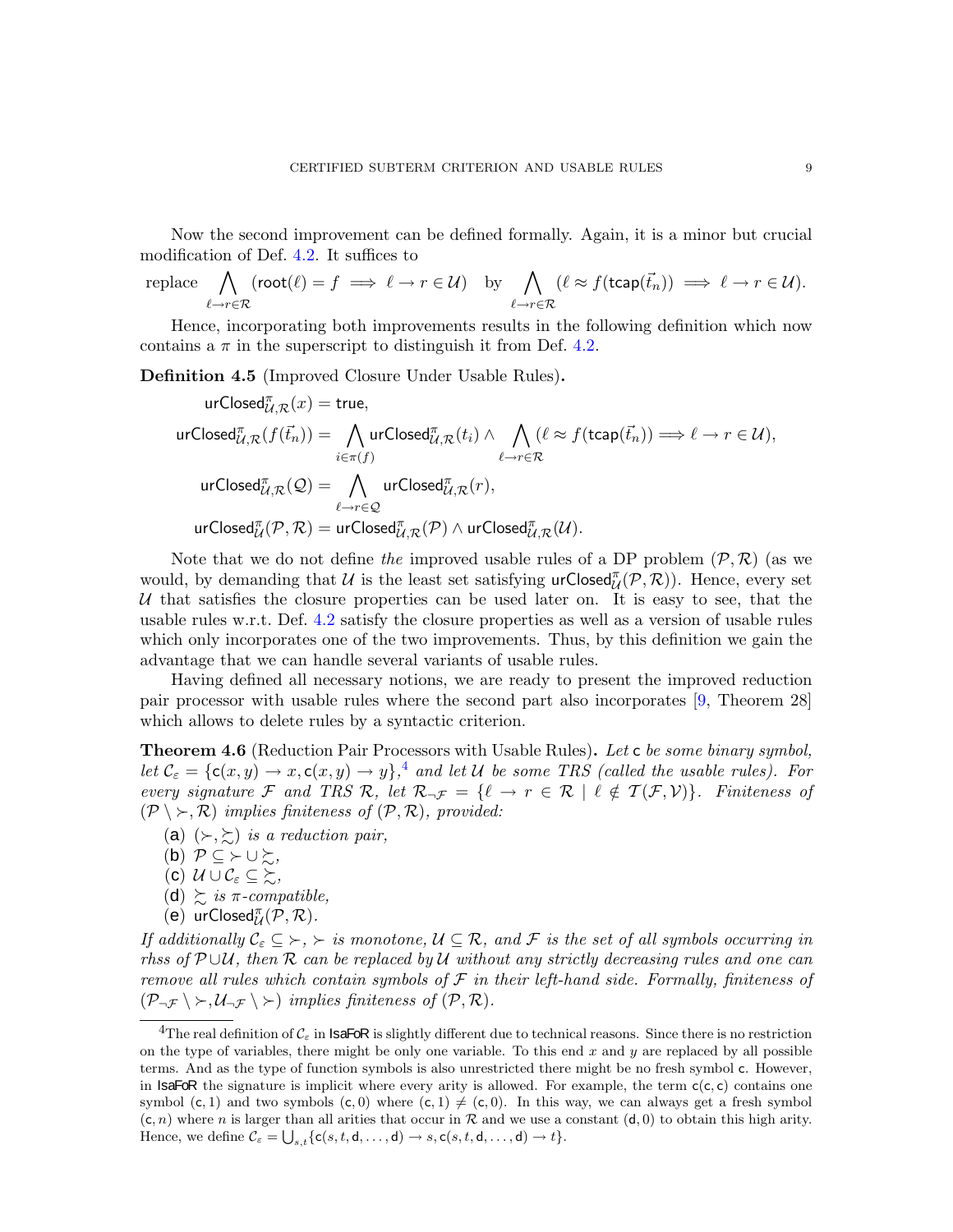Regarding requirement  $(c)$  $(c)$  $(c)$ , observe that most reduction pairs that are currently used in automated termination tools do satisfy  $\mathcal{C}_{\varepsilon} \subseteq \Sigma$  $\mathcal{C}_{\varepsilon} \subseteq \Sigma$  $\mathcal{C}_{\varepsilon} \subseteq \Sigma$ . Therefore, requirement (c) of Thm. [4.1](#page-6-3) can usually be replace[d](#page-8-3) by  $\mathcal{U} \subseteq \Sigma$ . Requirement (d) is easy to satisfy by choosing an appropriate argument filter  $\pi$  which depends on the reduction pair. And if  $\mathcal{U}$  is chosen as th[e](#page-8-4) usable rules w.r.t. any known definition of usable rules, then condition  $(e)$  is satisfied. Thus, for most reduction pairs one has only replaced requirement  $\mathcal{R} \subseteq \Sigma$  of Thm. [4.1](#page-6-3) by the weaker condition  $\mathcal{U} \subseteq \Sigma$  in Thm. [4.6.](#page-8-0)

**Example 4.7.** To solve the remaining DP problem  $({(2.10)–(2.12)}$  $({(2.10)–(2.12)}$  $({(2.10)–(2.12)}$  $({(2.10)–(2.12)}$  $({(2.10)–(2.12)}$ ,  $\mathcal{R})$  of Ex. [3.2](#page-4-8) we use a polynomial order  $[19]$  where  $\mathcal Pol(\mathsf{set}^\sharp(x)) = \mathcal Pol(\mathsf{del}(y,x)) = x, \mathcal Pol(x\mathpunct{:}y) = \mathcal Pol(\mathsf{if}(\dots,y)) =$  $y+1, \mathcal{P}ol(\text{if}2^{\sharp}(x,y,z)) = x+z, \mathcal{P}ol(x < y) = \mathcal{P}ol(\bot) = \mathcal{P}ol(\top) = 0, \text{ and } \mathcal{P}ol(\mathsf{c}(x,y)) = x+y.$ A corresponding compatible argument filter  $\pi$  is defined by  $\pi(\text{set}^{\sharp}) = \{1\}, \pi(\text{del}) = \pi(.) =$  ${2}, \pi(\text{if}) = {5}, \pi(\text{if}2^{\sharp}) = {1, 3}, \pi(<) = \pi(\bot) = \pi(\top) = \emptyset, \text{ and } \pi(c) = {1, 2}.$  For this argument filter, the minimal set of usable rules is  $\mathcal{U} = \{(2.1), (2.2), (2.4)–(2.8)\}\.$  $\mathcal{U} = \{(2.1), (2.2), (2.4)–(2.8)\}\.$  $\mathcal{U} = \{(2.1), (2.2), (2.4)–(2.8)\}\.$  $\mathcal{U} = \{(2.1), (2.2), (2.4)–(2.8)\}\.$  $\mathcal{U} = \{(2.1), (2.2), (2.4)–(2.8)\}\.$  $\mathcal{U} = \{(2.1), (2.2), (2.4)–(2.8)\}\.$  $\mathcal{U} = \{(2.1), (2.2), (2.4)–(2.8)\}\.$  $\mathcal{U} = \{(2.1), (2.2), (2.4)–(2.8)\}\.$  $\mathcal{U} = \{(2.1), (2.2), (2.4)–(2.8)\}\.$  Note that it would also be accepted if, e.g., Rule [\(2.3\)](#page-3-12) would be added.

Then all conditions of Thm.  $4.6$  are satisfied and one can remove Pair  $(2.10)$  as it is strictly decreasing. The remaining DP problem  $({(2.11),(2.12)}\mathcal{R})$  $({(2.11),(2.12)}\mathcal{R})$  $({(2.11),(2.12)}\mathcal{R})$  $({(2.11),(2.12)}\mathcal{R})$  $({(2.11),(2.12)}\mathcal{R})$  is then easily solved by another application of the reduction pair processor where one chooses  $Pol(\text{set}^{\sharp}(x)) = 0$ ,  $Pol(\text{if2}^{\sharp}(x,y,z)) = 1, Pol(\text{c}(x,y)) = x + y$ , and where  $\mathcal{U} = \emptyset$ .

In theory UsableRules we have proven Thm. [4.6.](#page-8-0) Although a similar proof has already been performed by the authors of [\[10\]](#page-15-9) and [\[12\]](#page-15-5)—on paper, not formalized—this proof has never been published in some reviewed article, it is only available in [\[22\]](#page-15-13). Moreover, our proof is not just a formalization of the proof in [\[22\]](#page-15-13), but there are some essential differences which are pointed out in the following.

The standard proof of Thm. [4.6](#page-8-0) is by transforming a minimal chain  $t_1\sigma_1 \rightarrow_{\mathcal{R}}^* s_2\sigma_2 \rightarrow_{\mathcal{P}}$  $t_2\sigma_2\dots$  into a chain over *filtered* terms  $\pi(t_1)\delta_1 \to_{\pi(\mathcal{U}) \cup \mathcal{C}_{\varepsilon}}^* \pi(s_2)\delta_2 \to_{\pi(\mathcal{P})}^* \pi(t_2)\delta_2\dots$  and then uses the preconditions of the theorem to show that certain pairs of  $\pi(\mathcal{P})$  (and therefore also pairs of P) cannot occur infinitely often. Here, one uses a transformation  $\mathcal{I}_{\pi}$  which transforms  $\sigma_i$  into  $\delta_i$ . For the second part of the theorem where  $\succ$  is monotone, one requires another transformation  $\mathcal I$  which does not apply any argument filter. Hence, there are two transformations  $\mathcal I$  and  $\mathcal I_\pi$  where for both transformations similar results are shown.

In our formalization we were able to simplify the proofs considerably by not constructing filtered terms. Moreover, we use the same transformation  $\mathcal I$  for both parts of the theorem.

A problem in the standard proof of the reduction pair processor with usable rules is the implicit assumption that the TRS R meets the variable condition, i.e.,  $\mathcal{V}(\ell) \supseteq \mathcal{V}(r)$  and  $\ell \notin V$  for all rules  $\ell \to r \in \mathcal{R}$ . Although in practice this condition is nearly always satisfied, we have to deal with this assumption, where there are three alternatives. First, one can check that the TRS  $\mathcal R$  meets the variable condition whenever the theorem is applied on some concrete DP problem  $(\mathcal{P}, \mathcal{R})$ . This would clearly increase the runtime for certifying a given proof. Second, one can define finiteness of DP problems or soundness of processors in a way that it incorporates the variable condition. However, this will make the development of other processors more complicated which do not care about the variable condition. And third, one can try to prove Thm. [4.6](#page-8-0) without assuming the variable condition. This is the alternative we have finally formalized and which does not appear in the literature so far.

For the upcoming formal definition of  $\mathcal I$  we essentially use a combination of the defini-tions of [\[9\]](#page-15-8) and [\[10\]](#page-15-9) where  $x \neq xs$  denotes the Isabelle list with head x and tail xs.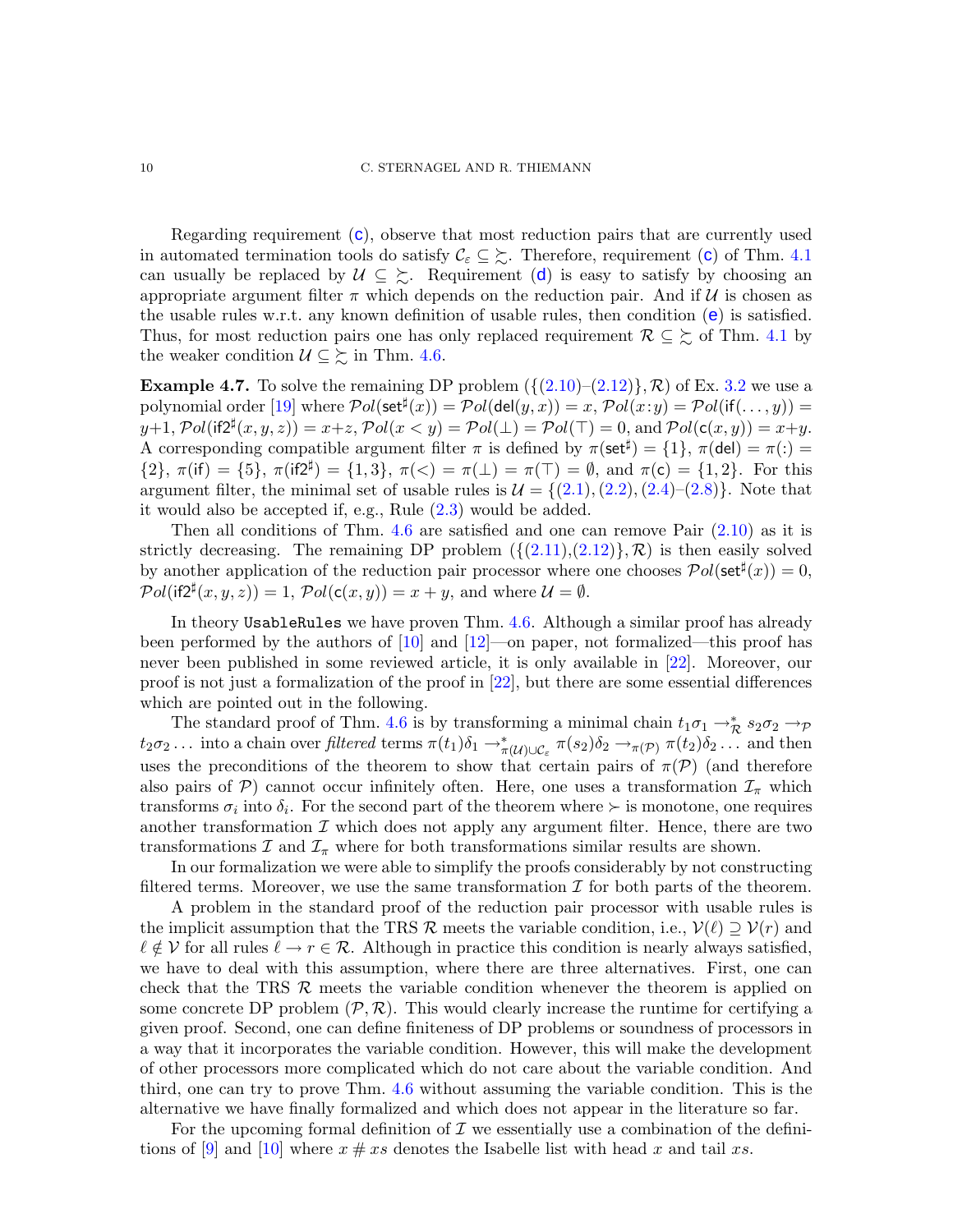**Definition 4.8.** Let R and U be two TRSs, let F be some signature, and let c be the binary symbol of  $\mathcal{C}_{\varepsilon}$ . We define  $\mathcal I$  as a function from terms to terms as follows:

$$
comb([t]) = t,
$$
\n
$$
comb(t \# s \# ts) = c(t, comb(s \# ts)),
$$
\n
$$
rewrite(R, t) = \{C[ro]_p | \ell \to r \in \mathcal{R}, t = C[u], match(u, \ell) = \sigma\},
$$
\n
$$
\mathcal{I}(x) = x,
$$
\n
$$
\mathcal{I}(f(\vec{t}_n)) = \begin{cases}\nf(\vec{t}_n) & \text{if } \neg SN_{\mathcal{R}}(f(\vec{t}_n)), \\
f(\mathcal{I}(\vec{t}_n)) & \text{if } SN_{\mathcal{R}}(f(\vec{t}_n)), f \in \mathcal{F}, \text{ and } \forall \ell \to r \in \mathcal{R} \setminus \mathcal{U}.\ell \not\approx f(\text{trap}(\vec{t}_n)), \\
 comb(f(\mathcal{I}(\vec{t}_n)) \# \mathcal{I}(\text{rewrite}(\mathcal{R}, f(\vec{t}_n))))) & \text{otherwise.} \n\end{cases}
$$

I and tcap are homeomorphically extended to operate on lists, i.e.,  $\mathcal{I}(\vec{t}_n) = (\mathcal{I}(t_1), \ldots, \mathcal{I}(t_n)).$ 

The function comb just combines a non-empty list of terms into one term. It is easy to prove that one can access all terms in the list by rewriting with  $\mathcal{C}_{\varepsilon}$ : comb $([- \ldots, t_i, \ldots]) \to_{\mathcal{C}_{\varepsilon}}^* t_i$ .

The function rewrite computes the list of one-step reducts of a given term by using a sound and complete matching algorithm match. The major difference between  $\{s \mid t \to \mathcal{R} \}$ and rewrite  $(\mathcal{R}, t)$  is that the latter instantiates a rule by the matcher of the lhs and the corresponding redex (as usual), but it never instantiates variables which only occur in the rhs of the rule. For example, if  $\mathcal{R} = \{a \rightarrow x\}$  then  $\{s \mid a \rightarrow \mathcal{R} \}$  is the set of all terms, whereas rewrite( $\mathcal{R}, a$ ) = [x]. Hence, rewrite is sound (rewrite( $\mathcal{R}, t$ )  $\subseteq$  {s | t  $\rightarrow_{\mathcal{R}} s$ }) but in general not complete. However, under one condition completeness is achieved: whenever  $t \to_R s$  by a reduction with a rule that satisfies the variable condition, then  $s \in \text{rewrite}(\mathcal{R}, t)$ .

The main reason for introducing rewrite is that without the assumption of the variable condition on R the set  $\{s \mid t \to \mathcal{R} \}$  may be infinite. Then the definition of I as in  $[10]$ —where  $\{\mathcal{I}(s) \mid f(\vec{t}_n) \to_{\mathcal{R}} s\}$  is used instead of  $\mathcal{I}(r)$  rewrite $(\mathcal{R}, f(\vec{t}_n))$  —does not work in combination with comb, as comb expects a list (or a *finite* set) as input. Also note that this input must be finite as one finally wants to obtain a single term containing all input terms.

The first case of  $\mathcal{I}(f(\vec{t}_n))$  is mainly a technicality. Usually,  $\mathcal I$  is only defined on terminating terms. To make  $\mathcal I$  a total function on all terms we inserted the case distinction on  $\textsf{SN}_{\mathcal{R}}(f(\vec{t}_n))$ . Termination of  $\mathcal I$  is then proven using well-founded induction on  $\stackrel{\triangleright}{\rightarrow}_{\textsf{SN}(\mathcal{R})}$ where in this proof the soundness result for rewrite is crucial.

The transformation I is constructed in such a way that for every reduction  $t \to_R s$ one obtains a weak decrease, provided that the usable rules and  $\mathcal{C}_{\varepsilon}$  are weakly decreasing. Therefore, in the definition of I there are essentially two cases for a term  $f(\vec{t}_n)$ . If only usable rules can be used to reduce  $f(\vec{t}_n)$  at the root position, then  $\mathcal{I}(f(\vec{t}_n))$  is obtained by applying I on the arguments, resulting in  $f(\mathcal{I}(\vec{t}_n))$ . The corresponding reduction will then result in a weak decrease as one can also perform the reduction with the usable rules on the transformed term. The condition that only usable rules are applicable is ensured by demanding that no lhs of a non-usable rule in  $\mathcal{R} \setminus \mathcal{U}$  can be unified with  $f(\mathsf{tcap}(\vec{t}_n))$ .

Otherwise, all rules may have been used to rewrite  $f(\vec{t}_n)$ . Then, in addition to  $f(\mathcal{I}(\vec{t}_n))$ we have to store all one-step reducts of  $t$ . This is done by encoding them in a single term using comb. Now every possible reduct can be accessed using  $\mathcal{C}_{\varepsilon}$ . And since  $\mathcal{C}_{\varepsilon}$  is weakly decreasing we obtain a weak decrease. This is proven formally in the upcoming lemma.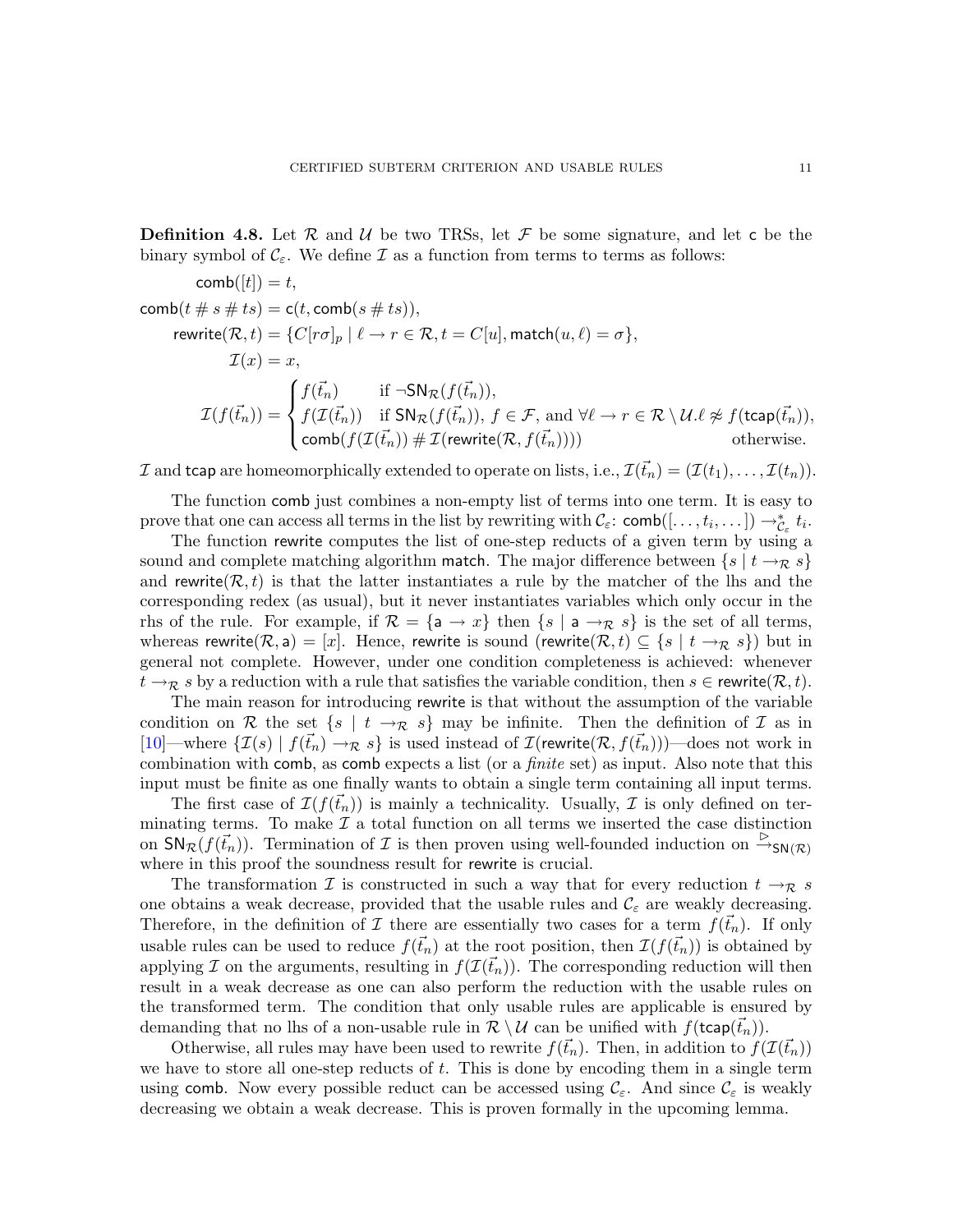<span id="page-11-0"></span>**Lemma 4.9** (Properties of *I*). Let  $(\succsim, \succ)$  be a reduction pair, let  $\succsim$  be  $\pi$ -compatible, let  $\mathcal{U} \cup \mathcal{C}_{\varepsilon} \subseteq \succsim$ , let  $\mathsf{urClosed}_{\mathcal{U},\mathcal{R}}^{\pi}(\mathcal{U})$ , and let the rhss of  $\mathcal U$  be terms within  $\mathcal T(\mathcal F,\mathcal V)$ . Let  $\mathsf{SN}_{\mathcal{R}}(t)$ ,  $SN_{\mathcal{R}}(t\sigma)$ *, and*  $SN_{\mathcal{R}}(f(\vec{t}_n))$ *.* 

- <span id="page-11-6"></span><span id="page-11-5"></span>(i) If  $\text{urClosed}_{\mathcal{U},\mathcal{R}}^{\pi}(t)$  *and*  $t \in \mathcal{T}(\mathcal{F},\mathcal{V})$  *then*  $t\mathcal{I}(\sigma) \succsim^* \mathcal{I}(t\sigma)$ *.*
- <span id="page-11-4"></span>(ii)  $\mathcal{I}(t\sigma) \to_{\mathcal{C}_{\varepsilon}}^* t\mathcal{I}(\sigma)$ *. And if*  $t \notin \mathcal{I}(\mathcal{F}, \mathcal{V})$  then  $\mathcal{I}(t\sigma) \to_{\mathcal{C}_{\varepsilon}}^+ t\mathcal{I}(\sigma)$ *.*
- (iii) If  $f(\vec{t}_n) \to_{\mathcal{R},\epsilon} s$  *using a rule*  $\ell \to r$  *and*  $\mathcal{I}(f(\vec{t}_n)) = f(\mathcal{I}(\vec{t}_n))$  *then*  $\ell \to r \in \mathcal{U}$ ,  $\mathcal{I}(f(\vec{t}_n)) \succsim^* \circ \rightarrow_{\mathcal{U}} \circ \succsim^* \mathcal{I}(s)$ *. And*  $\mathcal{I}(f(\vec{t}_n)) \rightarrow_{\mathcal{C}_{\varepsilon}}^* \circ \rightarrow_{\mathcal{U}} \circ \succsim^* \mathcal{I}(s)$  if  $\ell \notin \mathcal{T}(\mathcal{F}, \mathcal{V})$ *.*
- <span id="page-11-3"></span><span id="page-11-2"></span>(iv) If  $f(\vec{t}_n) \to_R s$  and  $\mathcal{I}(f(\vec{t}_n)) = \text{comb}(\ldots)$  then  $\mathcal{I}(f(\vec{t}_n)) \to_{\mathcal{C}_{\varepsilon}}^+ \mathcal{I}(s)$ .
- <span id="page-11-1"></span>(v) If  $t \to \mathcal{R}$  s then  $\mathcal{I}(t) \succsim^* \mathcal{I}(s)$ . Moreover,  $t \to_{\mathcal{U}_{-\mathcal{F}}} s$  or  $\mathcal{I}(t) \to_{\mathcal{C}_{\varepsilon}}^+ \circ \succsim^* \mathcal{I}(s)$ .
- (vi) If  $t \to_{\mathcal{R}}^* s$  then  $\mathcal{I}(t) \succsim^* \mathcal{I}(s)$ . Moreover,  $\mathcal{I}(t) \succsim^* \circ \to_{\mathcal{C}_\varepsilon} \circ \succsim^* \mathcal{I}(s)$  or  $t \to_{\mathcal{U}_{\neg \mathcal{F}}}^* s$ .

*Here,*  $\mathcal I$  *is homeomorphically extended to substitutions, i.e.,*  $\mathcal I(\sigma)(x) = \mathcal I(\sigma(x))$ *.* 

In the following proof sketch of Lem. [4.9,](#page-11-0) all essential points are included, especially those where we deviate from the standard proofs.

*Proof.* The proof of [\(vi\)](#page-11-1) is a straight-forward induction on the reduction length using  $(v)$ .

We prove  $(v)$ , by induction over t. First note that t is not a variable. Otherwise, there would be some  $x \to r \in \mathcal{R}$ , contradicting  $\mathsf{SN}_{\mathcal{R}}(t)$ . Hence the base case is trivial. In the step-case, we make a case distinction on how  $t = f(\vec{t}_n)$  is transformed. The case  $\mathcal{I}(t) = \text{comb}(\ldots)$  is solved by [\(iv\)](#page-11-3). Otherwise,  $\mathcal{I}(t) = f(\mathcal{I}(\vec{t}_n))$ . For a root reduction we use [\(iii\)](#page-11-4). Otherwise,  $s = f(t_1, \ldots, s_i, \ldots, t_n)$  and  $t_i \rightarrow \mathcal{R} s_i$ . Applying the induction hypothesis is easy, but some additional effort is required to prove  $\mathcal{I}(s) = f(\mathcal{I}(t_1), \ldots, \mathcal{I}(s_i), \ldots, \mathcal{I}(t_n)).$ 

Proving [\(iv\)](#page-11-3), essentially requires completeness of rewrite. First we prove that if  $f(\vec{t}_n) \rightarrow_R$ s then the employed rule  $\ell \to r$  must satisfy  $V(\ell) \supseteq V(r)$ , as otherwise  $\mathsf{SN}_{\mathcal{R}}(f(\vec{t}_n))$  would not hold. Under this condition, completeness of rewrite states that  $s \in \text{rewrite}(\mathcal{R}, f(\vec{t}_n))$ . The remaining proof of [\(iv\)](#page-11-3) can be done by simple inductions using the definitions of comb and  $\mathcal{C}_{\varepsilon}$ .

To prove [\(iii\)](#page-11-4), we first show that  $\mathcal{I}(f(\vec{t}_n)) = f(\mathcal{I}(\vec{t}_n))$  ensures that the employed rule  $\ell \to r$  is usable. The reason is that  $f(\vec{t}_n) = \ell \sigma$  implies  $f(\mathsf{tcap}(\vec{t}_n)) \approx \ell$  and hence,  $\ell \to$  $r \notin \mathcal{R} \setminus \mathcal{U}$  by the definition of  $\mathcal{I}$ . By the requirement on the rhss of  $\mathcal{U}$  we know that  $r \in \mathcal{T}(\mathcal{F}, \mathcal{V})$ . Hence, we can build the following steps using [\(ii\)](#page-11-5) and [\(i\)](#page-11-6) in combination with  $\operatorname{\sf urClosed}^{\pi}_{\mathcal{U},\mathcal{R}}(\mathcal{U})$ :  $\mathcal{I}(f(\vec{t}_n)) = \mathcal{I}(\ell\sigma) \succsim^* \ell \mathcal{I}(\sigma) \rightarrow_{\mathcal{U}} r\mathcal{I}(\sigma) \succsim^* \mathcal{I}(r\sigma) = \mathcal{I}(s)$ . And if  $\ell \notin \mathcal{T}(\mathcal{F}, \mathcal{V})$  then we additionally get  $\mathcal{I}(\ell \sigma) \to_{\mathcal{C}_{\varepsilon}}^{\dagger} \ell \mathcal{I}(\sigma)$  by [\(ii\)](#page-11-5).

Proving  $(ii)$ , is a straight-forward induction on t.

And finally, for  $(i)$ , we also use induction on t. In the step-case we first prove that  $t \in \mathcal{T}(\mathcal{F}, \mathcal{V})$  in combination with  $\mathsf{urClosed}_{\mathcal{U},\mathcal{R}}^{\pi}(f(\vec{t}_n))$  implies  $f(\mathcal{I}(\vec{t}_n\sigma)) = \mathcal{I}(f(\vec{t}_n\sigma))$ . Then, for all argument positions  $i \in \pi(f)$ , we apply the induction hypothesis to obtain  $t_i \mathcal{I}(\sigma) \succsim^*$  $\mathcal{I}(t_i\sigma)$ . Then, by monotonicity of  $\succsim$ , we obtain  $f(\ldots,t_i\mathcal{I}(\sigma),\ldots)\succsim^* f(\ldots,\mathcal{I}(t_i\sigma),\ldots)$ . For all other positions,  $\pi$ -compatibility of  $\succsim$  provides the same inequality. п

With the help of Lem. [4.9](#page-11-0) it is now possible to prove the main result of this section.

*Proof of Thm.* [4.6.](#page-8-0) Assume that there is a minimal infinite chain where  $s_i \sigma_i \to p t_i \sigma_i \to \pi$  $s_{i+1}\sigma_{i+1}$  and  $\mathsf{SN}_{\mathcal{R}}(t_i\sigma_i)$  for all i. Let F be the set of all symbols that occur in rhss of  $\mathcal{P}\cup\mathcal{U}$ . Then by the conditions of the theorem and by using Lem. [4.9](#page-11-0) [\(i\)](#page-11-6), [\(vi\)](#page-11-1), and [\(ii\)](#page-11-5), for all i we conclude

<span id="page-11-7"></span>
$$
s_i \mathcal{I}(\sigma_i) \to_{\mathcal{P}} t_i \mathcal{I}(\sigma_i) \succsim^* \mathcal{I}(t_i \sigma_i) \succsim^* \mathcal{I}(s_{i+1} \sigma_{i+1}) \succsim^* s_{i+1} \mathcal{I}(\sigma_{i+1}). \tag{\ddagger}
$$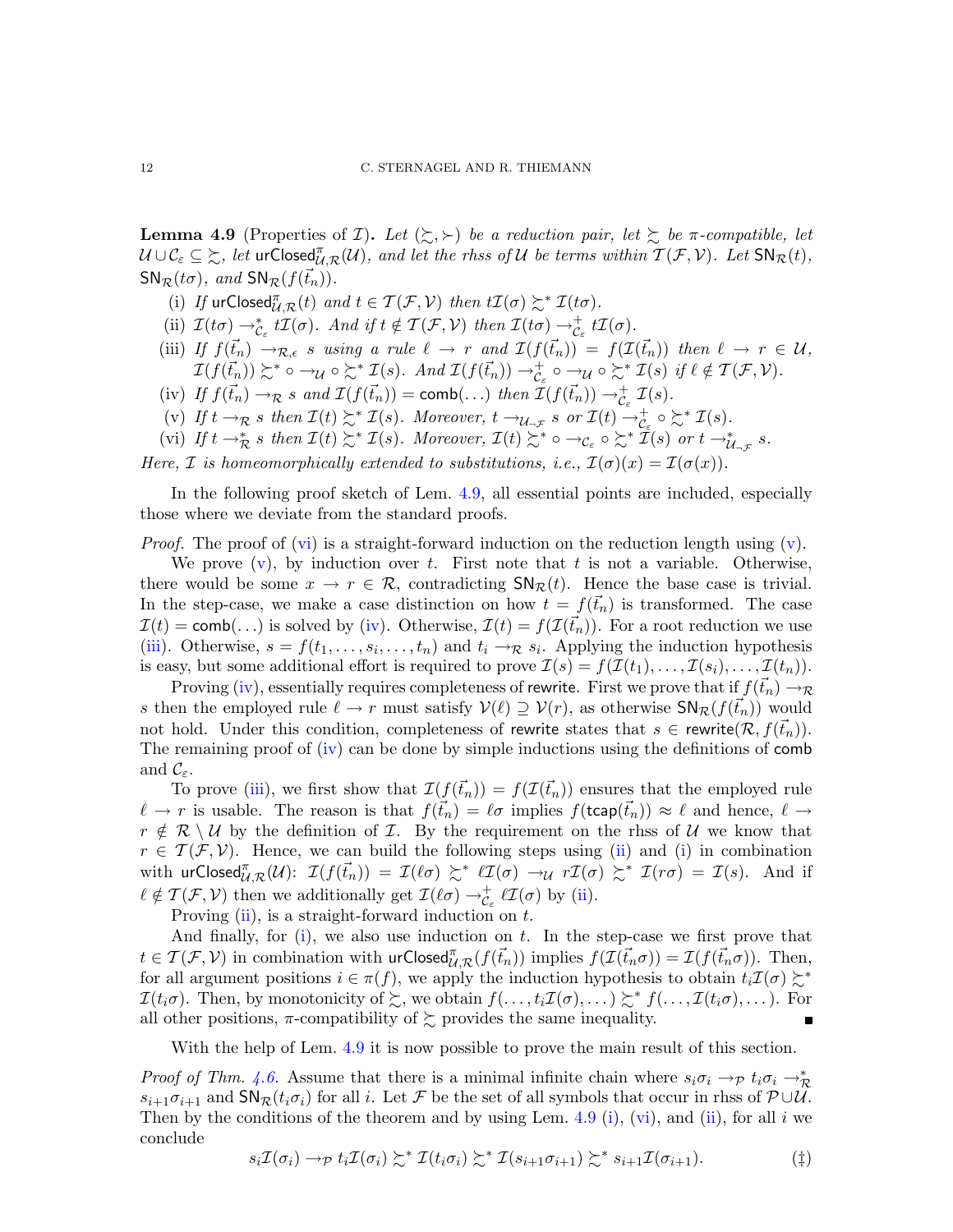By using  $P \subseteq \rightarrow \cup \sum$  we obtain a strict or weak decrease between every two terms  $s_i \mathcal{I}(\sigma_i)$ and  $s_{i+1}\mathcal{I}(\sigma_{i+1})$ . Thus, by Lem. [3.4,](#page-4-5) the strictly decreasing pairs can only occur finitely often. This shows that there must be some n such that for all i,  $s_{i+n} \to t_{i+n} \in \mathcal{P} \setminus \mathcal{F}$ . Hence, there is an infinite minimal  $(\mathcal{P} \setminus \succ, \mathcal{R})$ -chain.

If additionally,  $\mathcal{C}_{\varepsilon} \subseteq \vucceq$  and  $\vucceq$  is monotone, we first prove that there is some *n* with  $t_{n+i}\sigma_{n+i} \to_{\mathcal{U}_{\neg \mathcal{F}}}^* s_{n+i+1}\sigma_{n+i+1}$  and  $s_{n+i} \in \mathcal{T}(\mathcal{F},\mathcal{V})$  for all i. If this would not be the case, then infinitely often  $t_i\sigma \to_{\mathcal{U}_{\neg \mathcal{F}}}^* s_{i+1}\sigma_{i+1}$  does not hold or infinitely often  $s_i \notin \mathcal{T}(\mathcal{F}, \mathcal{V})$ . Hence, by Lem. [4.9](#page-11-0)[\(vi\)](#page-11-1), for infinitely many i,  $\mathcal{I}(t_i \sigma_i) \succeq^* \circ \rightarrow_{\mathcal{C}_{\varepsilon}} \circ \succeq^* \mathcal{I}(s_{i+1} \sigma_{i+1})$  or by Lem. [4.9\(](#page-11-0)[ii\)](#page-11-5), for infinitely many  $i$ ,  $\mathcal{I}(s_i\sigma_i) \to_{\mathcal{C}_{\varepsilon}}^+ s_i \mathcal{I}(\sigma_i)$ . As  $\succ$  contains  $\mathcal{C}_{\varepsilon}$  and is monotone, we also have  $\rightarrow_{\mathcal{C}_{\varepsilon}} \subseteq \rightarrow$ , and hence in both cases we obtain infinitely many strict decreases. Using the same reasoning as for ([‡](#page-11-7)), we have infinitely many i with  $s_i\mathcal{I}(\sigma_i)$  ( $\succ \cup \succsim$ ) ∘  $\succsim^*$  $\circ \succ \circ \succcurlyeq^* s_{i+1} \mathcal{I}(\sigma_{i+1})$  and for the remaining is we can use the previous results showing  $s_i\mathcal{I}(\sigma) \ (\succ \cup \succsim) \circ \succsim^* s_{i+1}\mathcal{I}(\sigma_{i+1}).$  Then, using Lem. [3.4](#page-4-5) where  $N = (\succ \cup \succsim)^*$  and  $S =$  $N \circ \succ \circ N$ , yields a contradiction.

Hence, for all i we obtain  $s_{n+i}\sigma_{n+i} \to_{\mathcal{P}_{\neg \mathcal{F}}} t_{n+1}\sigma_{n+i} \to_{\mathcal{U}_{\neg \mathcal{F}}} s_{n+i+1}\sigma_{n+i+1}$ . Since  $\mathcal{P} \cup \mathcal{U} \subseteq$  $\succ \cup \succsim$  and since both  $\succ$  and  $\succsim$  are monotone and stable, we conclude (again by Lem. [3.4\)](#page-4-5) that from some point onwards only rules from  $(\mathcal{P}_{\neg \mathcal{F}} \cup \mathcal{U}_{\neg \mathcal{F}}) \setminus \succ$  are used. Hence, we have constructed a  $(\mathcal{P}_{\neg \mathcal{F}} \setminus \rightarrow \mathcal{U}_{\neg \mathcal{F}} \setminus \rightarrow)$ -chain which is also minimal since  $\mathsf{SN}_{\mathcal{R}}(t_i \sigma_i)$  implies  $\mathsf{SN}_{\mathcal{U}_{\neg \mathcal{F}} \setminus \succ}(t_i \sigma_i)$  as  $\mathcal{U}_{\neg \mathcal{F}} \subseteq \mathcal{R}$  by the requirement  $\mathcal{U} \subseteq \mathcal{R}$ .

To obtain an executable function which checks for correct applications of Thm. [4.6](#page-8-0) it is only demanded that the input and output DP problem, the reduction pair (without the details of the fresh symbol  $c$ ), and the usable rules are given. The corresponding interpretation / precedence  $/\ldots$  for c is then added automatically. Moreover, the argument filter is constructed from the reduction pair. For example, for polynomial interpretations one always defines  $\pi$  in a way that  $i \in \pi(f)$  iff  $x_i$  occurs within  $\mathcal{P}ol(f(\vec{x}_n))$ . In this way,  $\zeta$  is always  $\pi$ -compatible and  $\mathcal{C}_{\varepsilon} \subseteq \zeta$ . Hence, for the automation of Thm. [4.6](#page-8-0) where ≻ is not monotone, one only has to check  $\mathcal{P} \subseteq \succ \cup \succsim$ ,  $\mathcal{U} \subseteq \succsim$ , and urClosed $^{\pi}_{\mathcal{U}}(\mathcal{P}, \mathcal{R})$  since the remaining requirements are satisfied by construction.

For the other case, where also rules of  $R$  are deleted, it is additionally checked that  $\succ$  is monotone and that  $U \subseteq \mathcal{R}$ . To achieve the former for polynomials, it is ensured that the coefficients of all variables are larger than zero and that all remaining parts of the polynomial are non-negative. For path orders in combination with argument filters, it is ensured that no argument is dropped, i.e., the argument filter may only permute and duplicate arguments.

### <span id="page-12-0"></span>5. Experiments

In the end, what we want to have is a workflow which automatically certifies or rejects a given termination proof in CPF-format (a common format for termination proofs that is supported by all certifiers).<sup>[5](#page-12-1)</sup> To this end, we have to parse the proof, detect which processors have been applied on which DP problems, and ensure that the preconditions of every processor are met. We achieved this goal by writing a CPF parser and for each processor an executable function which checks the preconditions. If a processor application cannot be certified, the function rejects, providing an informative error message. As the parser and

<span id="page-12-1"></span><sup>5</sup><http://cl-informatik.uibk.ac.at/software/cpf/>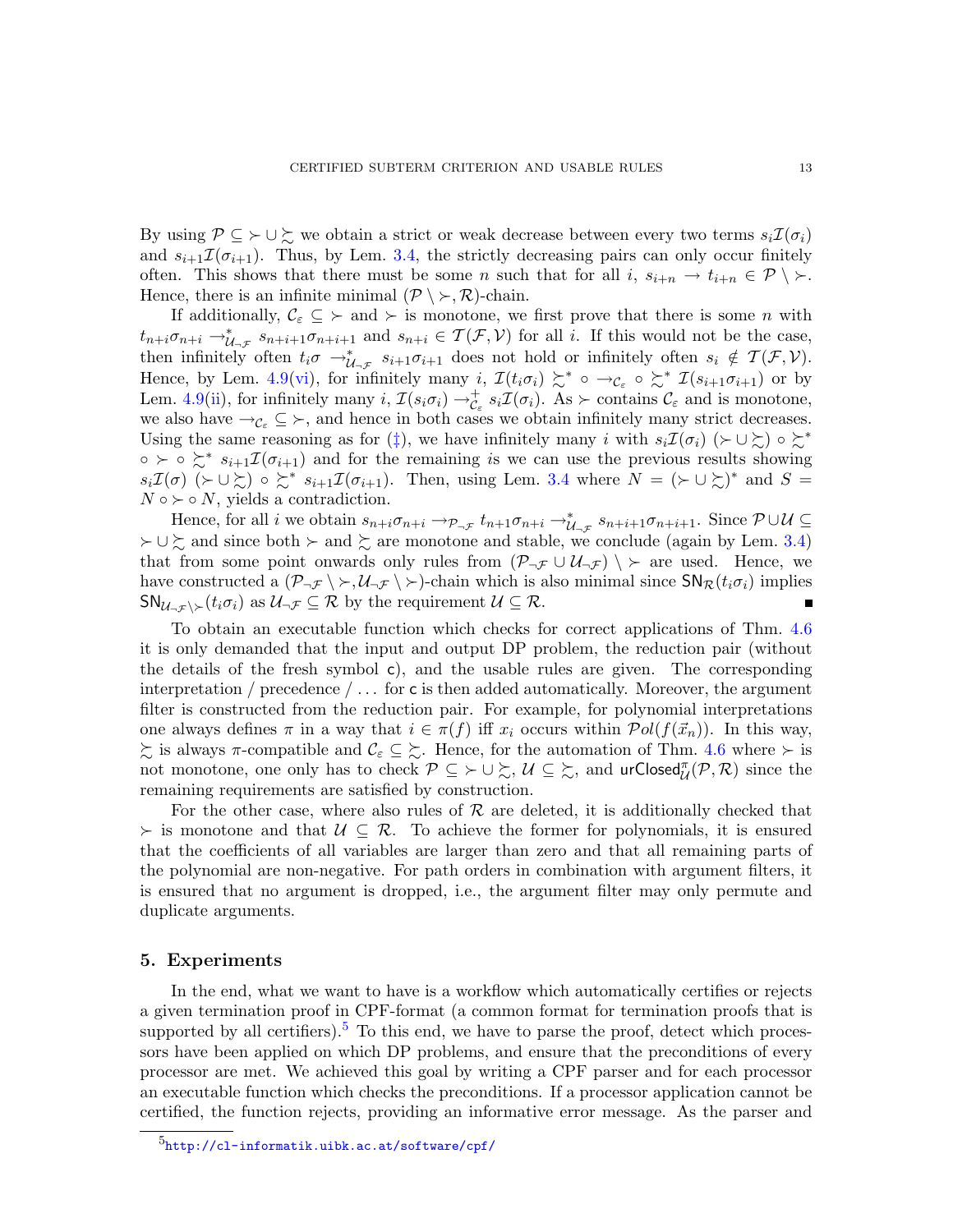### 14 C. STERNAGEL AND R. THIEMANN

the check-functions are written in Isabelle, we just invoke Isabelle's code-generator [\[13\]](#page-15-21) to obtain the executable program CeTA from IsaFoR.

This is in contrast to the other two certifiers CIME/Coccinelle and Rainbow/CoLoR.<sup>[6](#page-13-0)</sup> Both of them provide a parser (as part of CiME and Rainbow) that takes a termination proof and produces a Coq-script as output. The resulting script refers to facts proven in Coccinelle and CoLoR, respectively, which can then be checked by Coq.

For more details on this difference and the architecture of the overall proof-checking function in CeTA we refer to  $[23]$ .

To measure the impact of our results we used 5 strategies for the two termination tools AProVE  $[11]$  and  $T_{\text{T}}T_{\text{2}}$   $[18]$ .

- In the **basic** strategy the termination tools only use the dependency graph processor and the reduction pair processor without usable rules. (These are the only techniques that have been described in [\[23\]](#page-15-3).)
- The sc strategy is an extension of **basic** by the subterm criterion processor.
- Similarly, **ur** is like **basic** except that usable rules may be used.
- The fourth strategy,  $sc+ur$ , is a combination of the previous three.
- Finally, full, is a strategy where all CeTA-certifiable processors may be used. We refer to <http://cl-informatik.uibk.ac.at/software/ceta/versions.php> for the details where all techniques are listed. (Our experiments have been performed using  $CeTA$  version  $1.10$ .)

Note that for **basic**, sc, ur, and  $sc+ur$ , we only take linear polynomial interpretations as reduction pairs, whereas in **full** also other reduction pairs are used.

For each of the 2132 standard TRSs in the Termination Problem Database (version  $(7.0.2)^7$  $(7.0.2)^7$  $(7.0.2)^7$  and for each strategy, we first ran both termination tools for at most one minute and then tried to certify all successful proofs with CeTA. The experiments were performed on a machine with 8 Dual Core AMD Opteron 885 processors and 64 GB RAM running Linux. An overview of the results is given in the following table where the column labels  $A, C, \text{ and } T, \text{ refer to } AProVE, \text{CeFA}, \text{ and } T<sub>T</sub>T<sub>2</sub>, \text{ respectively.}$ 

|           | basic |       | $\bm{sc}$ |       | ur  |       | $sc+ur$ |       | full |       |
|-----------|-------|-------|-----------|-------|-----|-------|---------|-------|------|-------|
|           |       | ັ     |           | С     | А   | С     |         | С     |      |       |
| YES       | 453   | 453   | 566       | 566   | 681 | 681   | 684     | 684   | 1242 | 1242  |
| avg. time |       | 0.063 |           | 0.051 |     | 0.064 |         | 0.061 |      | 0.051 |
|           |       |       |           |       |     |       |         |       |      |       |
| YES       | 439   | 439   | 553       | 553   | 663 | 663   | 669     | 669   | 1223 | 1223  |
| avg. time |       | 0.059 |           | 0.048 |     | 0.065 |         | 0.062 |      | 0.074 |

The table rows show successful termination proofs / certificates for termination proofs (YES), and the average time for certifying (in seconds). All details on the experiments are available on CeTA's website.

When comparing **basic** with  $sc+ur$  one can observe that adding the subterm criterion and usable rules helps to increase the number of certified termination proofs by over 50% for both termination tools. Moreover, checking the additional application conditions of the new techniques—where  $\text{urClosed}_{\mathcal{U}}^{\pi}(\mathcal{P}, \mathcal{R})$  is the most expensive one—does not have any measurable impact on the certification time. That checking AProVE's proofs is slightly

 $6$ Note that for a restricted set of techniques, CoLoR also features code-generation.

<span id="page-13-1"></span><span id="page-13-0"></span><sup>&</sup>lt;sup>7</sup>available at <http://termcomp.uibk.ac.at/>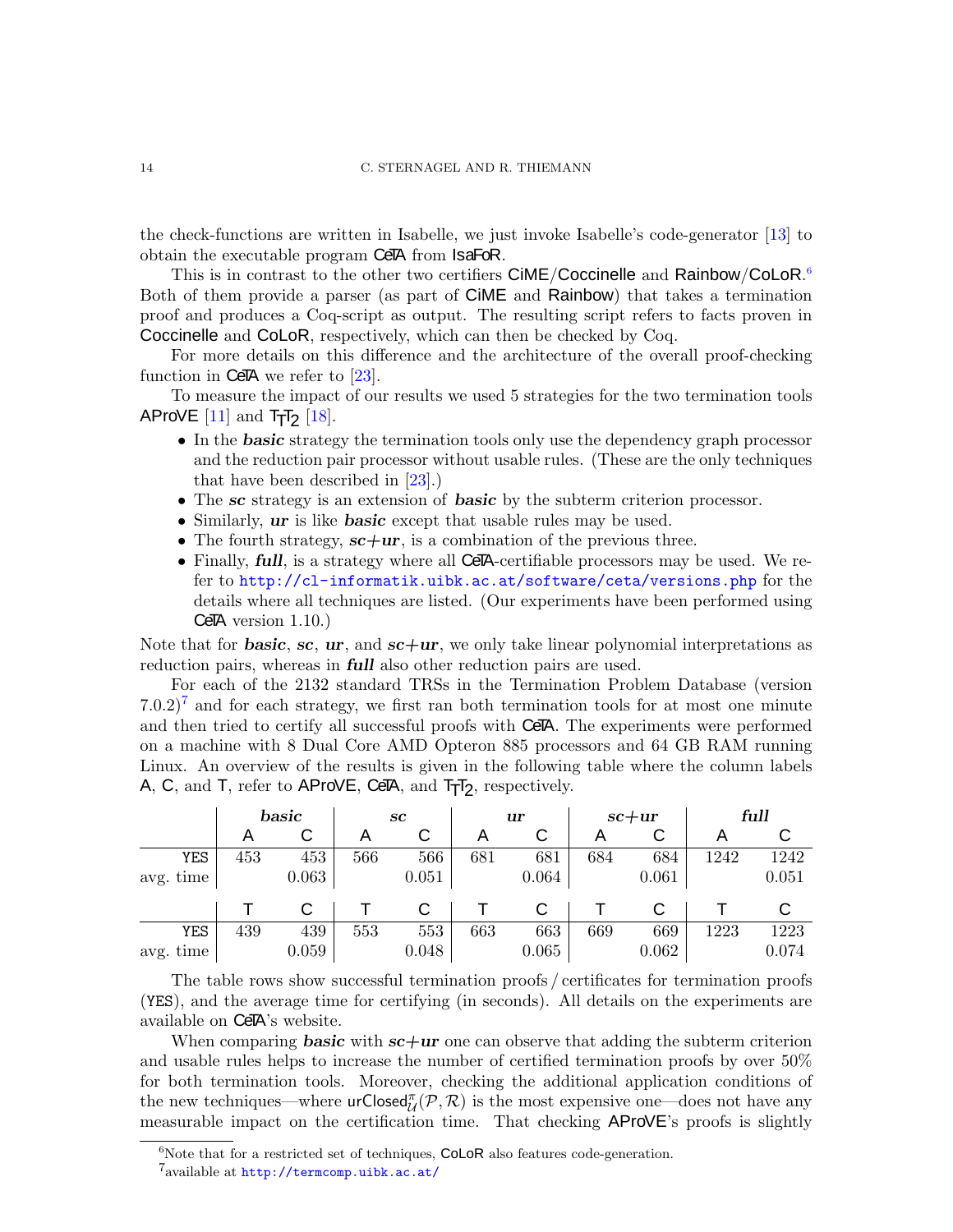faster is explained by the fact that  $T_{T}T_{2}$  always produces proofs with polynomial orders over the rationals, even if all coefficients are naturals. And thus, for  $T_{T}T_{2}$ 's proofs, CeTA always has to perform computations over the rationals.

Our results also helped to win the annual termination competition for certified termi-nation of TRSs in 2009.<sup>[8](#page-14-1)</sup> First several termination tools were run to generate proofs on a random subset of 365 TRSs from the TPDB. For this, the tools where usually configured for a specific certifier in mind by restricting the set of termination techniques correspondingly. Then, all certifiers were run on all proofs. The following table summarizes the results, where the bold entries correspond to those proofs which were constructed specifically for that certifier.

| tool               |      |     | AProVE TTT <sub>2</sub>   AProVE CIME   AProVE   total |    |       |     |
|--------------------|------|-----|--------------------------------------------------------|----|-------|-----|
| intended certifier | CeTA |     | Coccinelle                                             |    | CoLoR |     |
| proofs             | 259  | 264 | 165                                                    | 56 | 220   | 964 |
| CeTA               | 259  | 264 | 94                                                     | 50 | 107   | 774 |
| Coccinelle         | 19   | 2   | 104                                                    | 55 | 30    | 203 |
| CoLoR              | 67   | 53  | 92                                                     | 9  | 178   | 399 |

We observe that many proofs generated for CeTA cannot be handled by the other certifiers—only between 1 % and 26 % of these proofs have been certified—where one major reason is that the other certifiers do not incorporate usable rules.

Looking at the other direction we see, that even if the termination tool produced proofs for another certifier, CeTA (version 1.09) achieved between 60  $\%$  and 90  $\%$  of the score of the intended certifier.

In total, only 190 proofs have been rejected by CeTA in the competition. Of these proofs, 65 are supported in the meantime (the competition version did not feature monotone matrix interpretations [\[7\]](#page-15-17), which are supported by version 1.10), 117 contain unsupported techniques (non-linear polynomial orders and RPO [\[6\]](#page-15-24)), 6 are obviously buggy (e.g., the subterm criterion is applied with a projection that maps a binary symbol to its third argument), and 2 are faulty (some LPO was wrongly applied and some argument filter delivers an unsolvable constraint). (At least for one of these proofs we know that this was due to an output bug of the proof producing tool.)

### <span id="page-14-0"></span>6. Conclusion

We have presented the first formalization of two important termination techniques within the theorem prover Isabelle/HOL: the subterm criterion and the reduction pair processor with usable rules, where we combined the improvements of [\[10\]](#page-15-9) and [\[12\]](#page-15-5). The integration of these techniques into our termination proof certifier CeTA allowed to certify significantly more termination proofs.

However, there are several termination techniques that have not been certified by now. To change this, in the future we aim at certifying several techniques for innermost termination like narrowing, rewriting, and instantiation  $[1, 12]$  $[1, 12]$ , or estimations of innermost dependency graphs [\[1,](#page-15-12) [10,](#page-15-9) [14\]](#page-15-6).

<span id="page-14-1"></span><sup>8</sup> <http://termcomp.uibk.ac.at/termcomp/competition/certificationResults.seam?cat=10235&comp=101722>